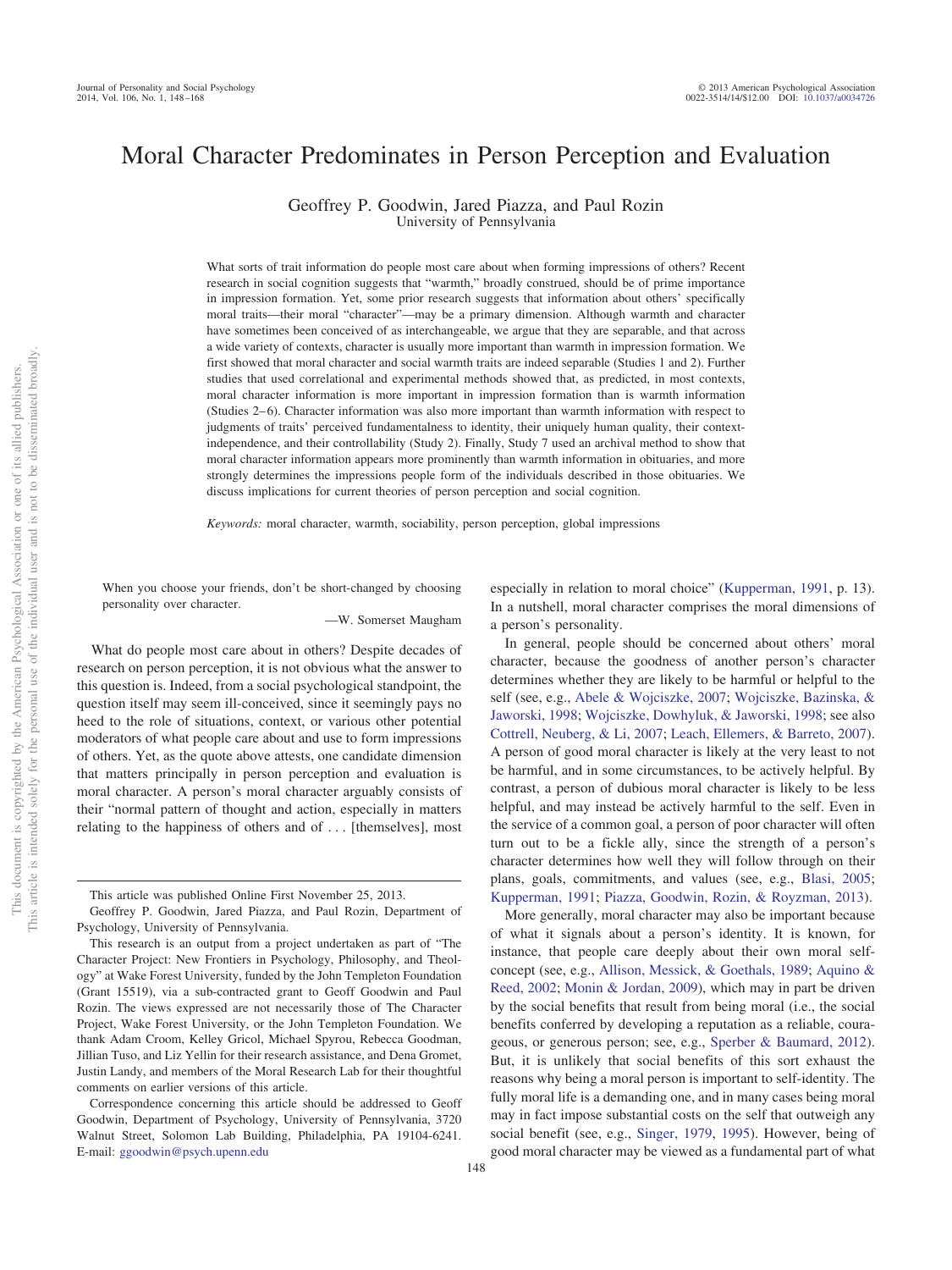it means to be human, and therefore, as highly fundamental to one's sense of identity and self-worth. That is, moral character might be seen as what Haslam and colleagues refer to as a *uniquely human* characteristic— one that sets us apart from other species [\(Haslam, 2006;](#page-19-9) [Haslam, Bain, Douge, Lee, & Bastian, 2005\)](#page-19-10). Therefore, while identity considerations perhaps most clearly pertain to the self, they might also influence concern for moral character in others as well (see also [Strohminger & Nichols, 2013\)](#page-19-11). For instance, one reason we might care whether our children have good moral character is that their character (or lack thereof) is seen as a reflection of our own (see [May, 2000\)](#page-19-12). In sum, the importance of moral character in person perception may reflect both social functionalist considerations and more symbolic, identity-based considerations.

The present inquiry focuses on the importance of moral character in person perception and evaluation. Although some existing evidence already points to the importance of moral character in these areas (e.g., [Wojciszke, Bazinska, & Jaworski, 1998\)](#page-19-1), we believe that the existing evidence falls short of documenting its true importance. One reason for this is that the role of moral character has been obscured in past research through its agglomeration with other dimensions of personality. For instance, some currently influential models of person perception claim that two, roughly orthogonal dimensions of personality—warmth and competence— underlie person perception (see, e.g., [Fiske, Cuddy, &](#page-18-5) [Glick, 2007;](#page-18-5) [Fiske, Cuddy, Glick, & Xu, 2002\)](#page-18-6). Moral character information is conceived of as falling within the warmth axis, that is, as a sub-component of warmth (Cuddy, Fiske,  $\&$  Glick, 2008).<sup>1</sup>

Such two-dimensional models are, in principle, capable of taking account of moral character information in person perception. However, as we will argue, such models obscure the distinction between traits that are highly relevant to moral character and those that are not so relevant. Thus, if it is indeed true that moral character is of particular importance in person perception, twodimensional models that agglomerate moral and non-moral traits within a single dimension may not adequately reflect this. To illustrate this, consider a major precursor of such two-dimensional models, namely a study conducted by [Rosenberg, Nelson, and](#page-19-13) [Vivekananthan \(1968\).](#page-19-13) Participants were presented with 64 different personality traits (four traits were later discarded), and sorted these traits either in terms of whether they were likely to be associated in the same person, or alternatively, in terms of whether they were good-bad, hard-soft, or active-passive. Multidimensional scaling methods revealed that a two-dimensional solution produced an adequate fit to the data, and subsequent regressions showed that "good-bad social" and "good-bad intellectual" were reasonable approximations of the meaning of these two dimensions. This conceptualization laid the groundwork for later two-dimensional models, which conceived these dimensions in terms of warmth and competence. [Figure 1](#page-2-0) illustrates the assortment of traits studied by Rosenberg et al. organized by these two dimensions. As [Figure 1](#page-2-0) shows, the good-social traits encompass not only traits that seem highly relevant to morality (e.g., sincere, honest, modest), but also traits that seem less relevant to morality (e.g., happy, sociable, humorous). Similarly the bad-social pole includes several traits that are highly relevant to morality (e.g., vain, dishonest), but also several that seem substantially less relevant to morality (e.g., unhappy, boring, unsociable).

A similar agglomeration persists throughout many later studies. For instance, traits that have been argued to exemplify the warmth dimension include: tolerance, warmth, good-naturedness, and sincerity [\(Fiske et al., 2002\)](#page-18-6), good-naturedness, sincerity, and friendliness [\(Clausell & Fiske, 2005\)](#page-18-8), warmth, friendliness, niceness, and sociability, [\(Kervyn, Bergsieker, & Fiske, 2012\)](#page-19-14), sociability [\(Lin, Kwan, Cheung, & Fiske, 2005\)](#page-19-15), and morality, trustworthiness, sincerity, kindness, and friendliness [\(Cuddy et al., 2008\)](#page-18-7). In essence, the warmth dimension seems to capture a variety of traits that vary in the extent to which they signal information about a person's moral character. While there are some warmth traits that seem very high in moral relevance, such as kindness, generosity, charitableness, lovingness, and so on, other warmth traits (which we refer to as "pure" warmth traits) seem substantially less relevant to morality, for instance, being easy-going, sociable, extroverted, playful, agreeable, funny, gregarious, and so on.

The inverse of this point is also true. That is, there are also several traits that seem highly relevant to morality, yet much less relevant to warmth.<sup>2</sup> Trustworthiness is one such example because it need not be infused with warm, affectionate, or generous feeling, notwithstanding its inclusion in the warmth category in some of the articles referenced above. Other examples include courage, justness, fairness, modesty, loyalty, honesty, and being principled. Because of their moral relevance, these traits should matter greatly to person perception and impression formation, yet they seemingly need not be infused with warmth.

Yet, importantly, because two-dimensional theories agglomerate moral and non-moral traits within a single dimension, they therefore do not predict that the moral relevance of traits (as opposed to their warmth relevance) should have any special importance for person perception. However, for the reasons given at the outset, the moral relevance of traits may in fact be very important to person perception, and the omission of this information from two-dimensional models may therefore lead to a loss of predictive power.

Our claim here is not that there is a clear, categorical line, cleaving those traits that have moral relevance from those that do not. Rather, we claim that there is likely a continuum in terms of how morally relevant different traits are, which should distinguish the extent to which such traits drive person perception processes, particularly those related to impression formation. Nor do we contest the idea that warmth or sociability is related to morality in some ways. Indeed, some traits are highly relevant to both moral

<sup>1</sup> Alternative formulations of this idea refer to these dimensions as "communion" (corresponding to warmth) and "agency" (corresponding to competence; see, e.g., [Abele, Uchronski, Suitner, & Wojciszke, 2008;](#page-18-9) [Abele & Wojciszke, 2007;](#page-18-0) [Wojciszke & Abele, 2008;](#page-19-16) [Wojciszke, Abele, &](#page-19-17) [Baryla, 2009\)](#page-19-17). Models that stress communion and agency are arguably somewhat distinct from warmth– competence models. However, writing together, authors from the warmth– competence and communion–agency approaches have stated that while each approach uses different names to denote the two underlying dimensions, these two dimensions are conceptualized and operationalized very similarly, particularly in the case of warmth/communion (see, e.g., [Abele, Cuddy, Judd, & Yzerbyt, 2008\)](#page-18-10).<br><sup>2</sup> Throughout the article, we are conceiving of warmth in terms of its

standard dictionary definition (see ["Warm," n.d.\)](#page-19-18), which accords well with its lay meaning, that is, as involving a readiness to demonstrate affection or kindliness (see, e.g., a "warm personality" at [http://www.thefreedictionary](http://www.thefreedictionary.com/warm) [.com/warm\)](http://www.thefreedictionary.com/warm), or, relatedly, cordiality and enthusiasm (see, e.g., "warm support" at [http://www.thefreedictionary.com/warm\)](http://www.thefreedictionary.com/warm).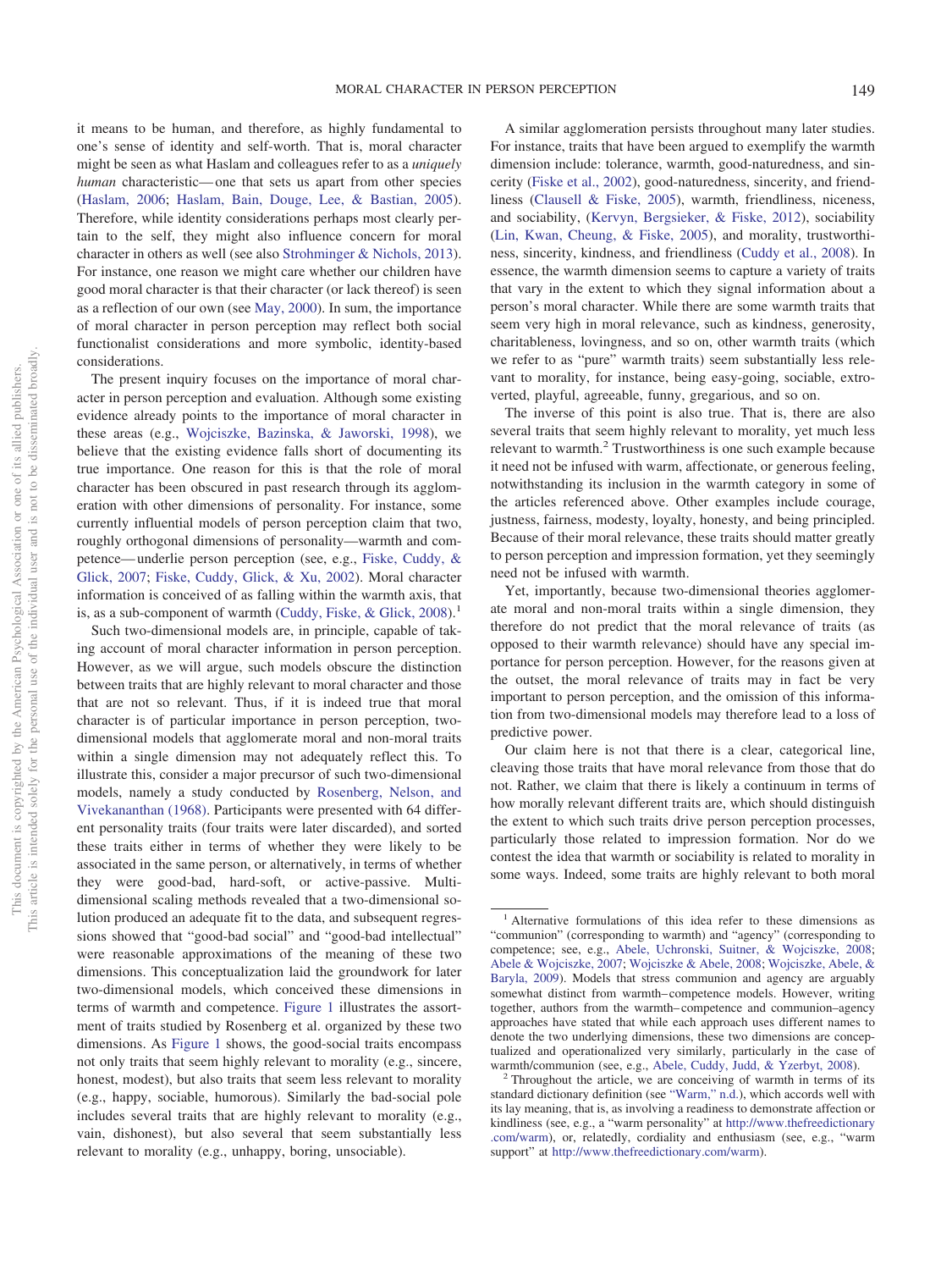

<span id="page-2-0"></span>*Figure 1.* The two-dimensional organization of the 60 traits studied by [Rosenberg et al. \(1968\),](#page-19-13) arrayed along the social (i.e., warmth), and intellectual (i.e., competence) dimensions. Reprinted from "Universal Dimensions of Social Cognition: Warmth and Competence," by [S. T. Fiske, A. J. C. Cuddy, and P. Glick, 2007,](#page-18-5) *Trends in Cognitive Sciences, 11*, p. 78. Copyright 2007 by ScienceDirect.

character and warmth. Such traits include kindness, generosity, lovingness, benevolence, charitableness, and so on. And indeed, some prior evidence shows strong links between warmth and morality (e.g., [Hardy, Walker, Olsen, Skalski, & Basinger, 2011;](#page-19-19) [Smith, Türk Smith, & Chambers, 2007;](#page-19-20) [Walker & Hennig, 2004;](#page-19-21) [Walker & Pitts, 1998\)](#page-19-22). Moreover, even "pure" warmth traits, such as sociability, friendliness, or playfulness are not completely irrelevant to morality. Nonetheless, our core argument is that morality and warmth are separable dimensions of person perception, and that because such "pure" warmth traits are less relevant to morality than are many more clear-cut character traits, they should be less important in impression formation. It is the moral relevance of traits, rather than the warmth relevance, that should be primary in person perception and evaluation.

Accordingly, in the studies that follow, we investigate the role of moral character in person perception and evaluation, paying particular attention to the comparison between moral character and warmth. We aimed to discover whether it is indeed the case that moral character information is especially important in person perception, or whether instead, considering traits in terms of their relevance to morality adds little over and above considering them in terms of warmth. Our broad theoretical claim is that moral information should generally be of greater importance to person evaluation and impression formation than warmth information, across a range of different social contexts and evaluation targets. We also investigated several auxiliary hypotheses, pertaining to the link between character and identity, namely that character traits are seen as more fundamental to identity than are warmth traits, as well as less dependent on social context, more controllable and more desirable.

The dominance of character traits over warmth traits in person evaluation is likely to be especially pronounced for social roles or contexts of greater importance or intimacy, where much is at stake, and where another person has the opportunity to hurt or help one in significant ways (see, e.g., [Wojciszke, Bazinska, & Jaworski,](#page-19-1) [1998;](#page-19-1) see also [Cottrell et al., 2007;](#page-18-1) [Fiske et al., 2007,](#page-18-5) [2002;](#page-18-6) [Leach](#page-19-3) [et al., 2007\)](#page-19-3). However, while moral character information may be of greater importance in general, it is likely that there are some contexts where social warmth comes to the fore, and may even trump character information. We therefore paid particular attention to assess a broad range of such targets and contexts in the studies that follow, in order to explore these possible boundary conditions. We next review existing research that is relevant to our theory in order to set the stage for our own investigations.

# **Existing Evidence That Moral Character Is Important in Person Perception**

Just as there are good theoretical grounds for positing the importance of moral character in person perception, some existing evidence supports this notion as well. However, while suggestive, this evidence does not provide the sort of comprehensive assessment of the relevance of moral character to person perception that is needed to support our main contention, that is, that in most contexts, moral character traits in particular, and not social warmth traits, are most relevant to global impression formation. Past evidence is limited in assessing this claim because it does not focus on the contrast between moral character and warmth, because it involves limited sampling of moral traits, because it uses tasks that are not specifically designed to assess the importance of moral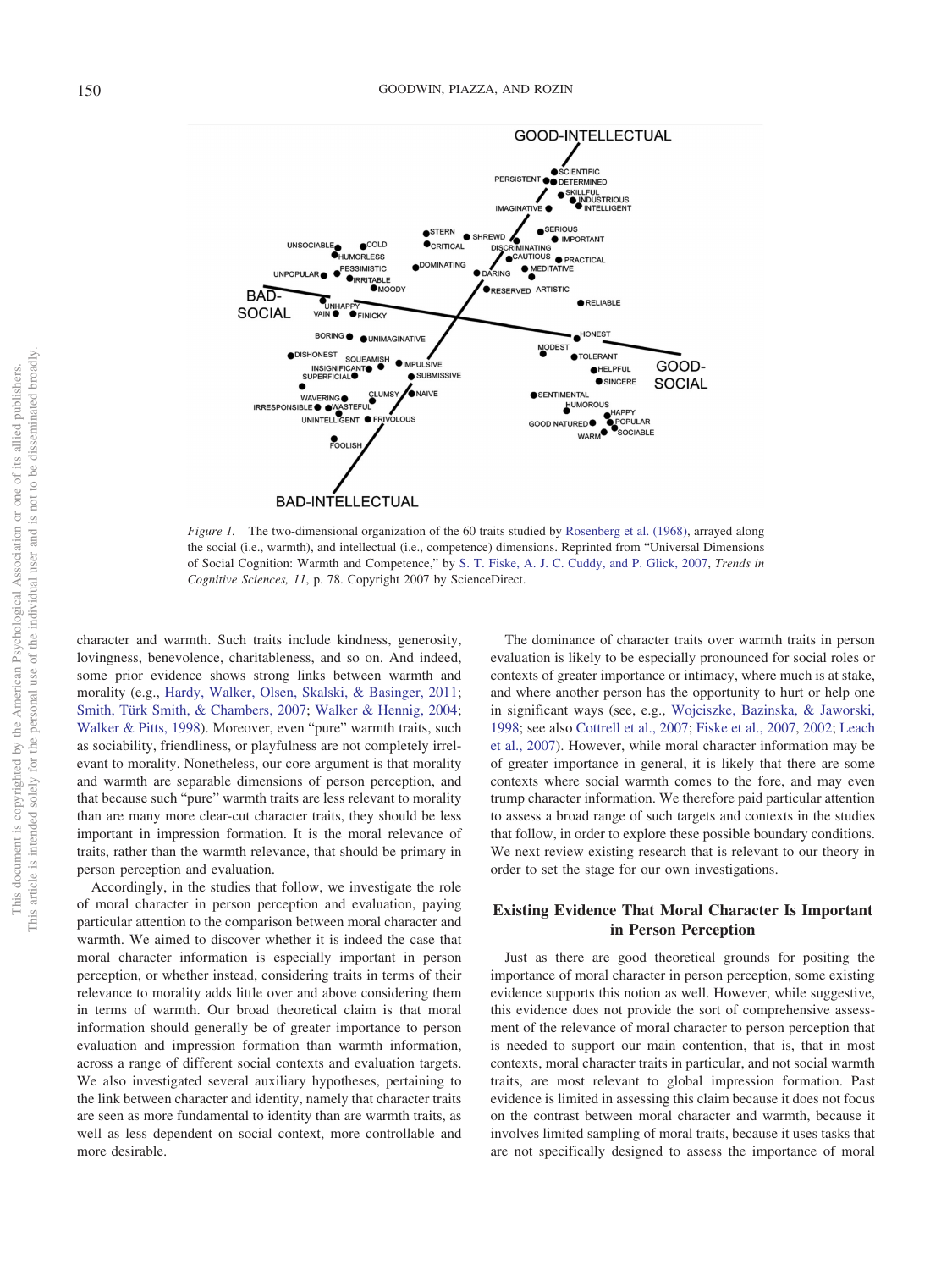information in impression formation, or because it does not adequately distinguish between traits' relevance to morality as opposed to their relevance to warmth.

For instance, [Wojciszke, Bazinska, and Jaworski \(1998\)](#page-19-1) convincingly demonstrated that morality information about others is more important to impression formation than is competencerelated information. Their main evidence consisted of showing that moral character information predicted global evaluations of people better than did competence-related information, both for real and hypothetical others. Though providing clear evidence of this contention, this article did not focus on the distinction between morality and warmth, and so cannot speak to our hypothesis on this matter.

[Cottrell et al. \(2007\)](#page-18-1) demonstrated that information about others' trustworthiness— clearly a moral trait—was particularly relevant to person perception and evaluation. Compared to 13 other personality trait dimensions, including cooperativeness, agreeableness, intelligence, and extraversion, trustworthiness was rated as most important to creating an "ideal" person, and as most important across a variety of interaction contexts. However, while these results speak clearly to the importance of trustworthiness in person perception, they pertain only to the relative importance of this one moral trait in comparison with 12 other trait dimensions.<sup>3</sup> It is therefore not possible to discern from this investigation whether moral traits, in general, contribute more to person impressions than do warmth traits.

[Leach et al. \(2007\)](#page-19-3) showed that three closely related moral traits, honesty, sincerity, and trustworthiness, are seen as particularly relevant to the evaluation of in-groups, and more so than are competence or sociability traits. Again, however, while this evidence is consistent with our theory about the general importance of moral character information, it cannot be counted as definitive evidence in favor of it, because the sampling of moral traits in these studies was limited. A similar point applies to a related study by [Brambilla, Rusconi, Sacchi, Cherubini, and Yzerbyt \(2012\),](#page-18-11) which investigated group impression formation, finding such impressions to be more strongly determined by honesty-related traits in comparison with sociability traits.

Finally, in an investigation most closely related to the present one, [Brambilla, Ruscioni, Sacchi, and Cherubini \(2011\)](#page-18-12) showed that moral information (defined in terms of five traits: sincere, honest, righteous, trustworthy, respectful) is distinguishable from "sociability" information (defined in terms of five traits: kind, friendly, warm, likeable, helpful), and that moral character information is preferentially selected as being more relevant to forming an evaluative impression of another person. Brambilla et al.'s result squares directly with our own theorizing, and is the most direct existing evidence in support of it (see also [Bauman &](#page-18-13) [Skitka, 2012,](#page-18-13) for a statement of the distinction between morality and sociability). However, this evidence pertains only to judgments of the *relevance* of particular traits in forming global evaluations, and results only from a single study. Our interest, however, was in assessing the general importance of moral character information in person perception, particularly impression formation. We therefore needed to investigate more directly whether the importance of morality information drives the actual formation of impressions, as opposed simply to the selection of traits as relevant for impression formation.

Finally, since past evidence is also not adequate in assessing some of our auxiliary hypotheses, including whether moral character traits are seen as more fundamental to identity, more contextindependent, more desirable, and more controllable than are social warmth traits, we investigated each of these issues in the studies that follow as well.

# **Overview of the Current Studies**

The studies that follow build on the insights and methods developed in prior work, but extend them in order to answer our primary research question: whether moral character predominates in global impression formation. Study 1 surveyed a wide range of 170 different personality and character traits in order to assess their perceived relevance for gauging another person's moral character, personality, warmth, competence, agency, and communion ("communion" or "communality" being a recent reformulation of the warmth dimension; see Footnote 1). The main goal of this study was to provide norming data across a wide range of traits. It also showed that moral character is perceived to be distinct from warmth. Study 2 assessed the extent to which the characterrelatedness of traits, in comparison with their warmth- and communion-relatedness predicts a range of important properties of those traits, such as their relevance to identity, their controllability, and their desirability. It aimed to further investigate the separation between moral character and warmth traits, as well as to show that moral character-relatedness predicts fundamental trait properties more strongly than do related constructs such as warmth or communion. The main aim of the remaining studies was to examine the evidence for our main hypothesis, namely that moral character information more strongly determines global impressions than does warmth information. Study 3 investigated the comparative role of moral character and warmth information in forming global impressions of others. Participants' judgments of real social targets on a wide variety of traits (that were selected to be differentially relevant to moral character and to social warmth, respectively) were used to predict their global impressions of those targets. Studies 4 – 6 used experimental methods, by manipulating both the moral character and the warmth traits of hypothetical social targets, in order to establish the causal role of both moral character and warmth information in global impression formation. Finally, Study 7 examined actual obituaries in order to gauge the support for the importance of moral character information in person perception using a more ecologically valid methodology. Here, we expected to find that moral character information is of primary importance in summary accounts of people's lives, and in the impressions formed from those accounts.

## **Study 1: Norming Data**

The main purpose of Study 1 was to provide norming data across a broad sampling of traits in terms of their perceived usefulness for judging a person's character, as well as related constructs such as their goodness, morality, warmth, communion, ability (or competence), and agency. In so doing, we also aimed to demonstrate that the concept of character (i.e., someone's having

<sup>&</sup>lt;sup>3</sup> The authors did also investigate compassion/ benevolence, but much less comprehensively.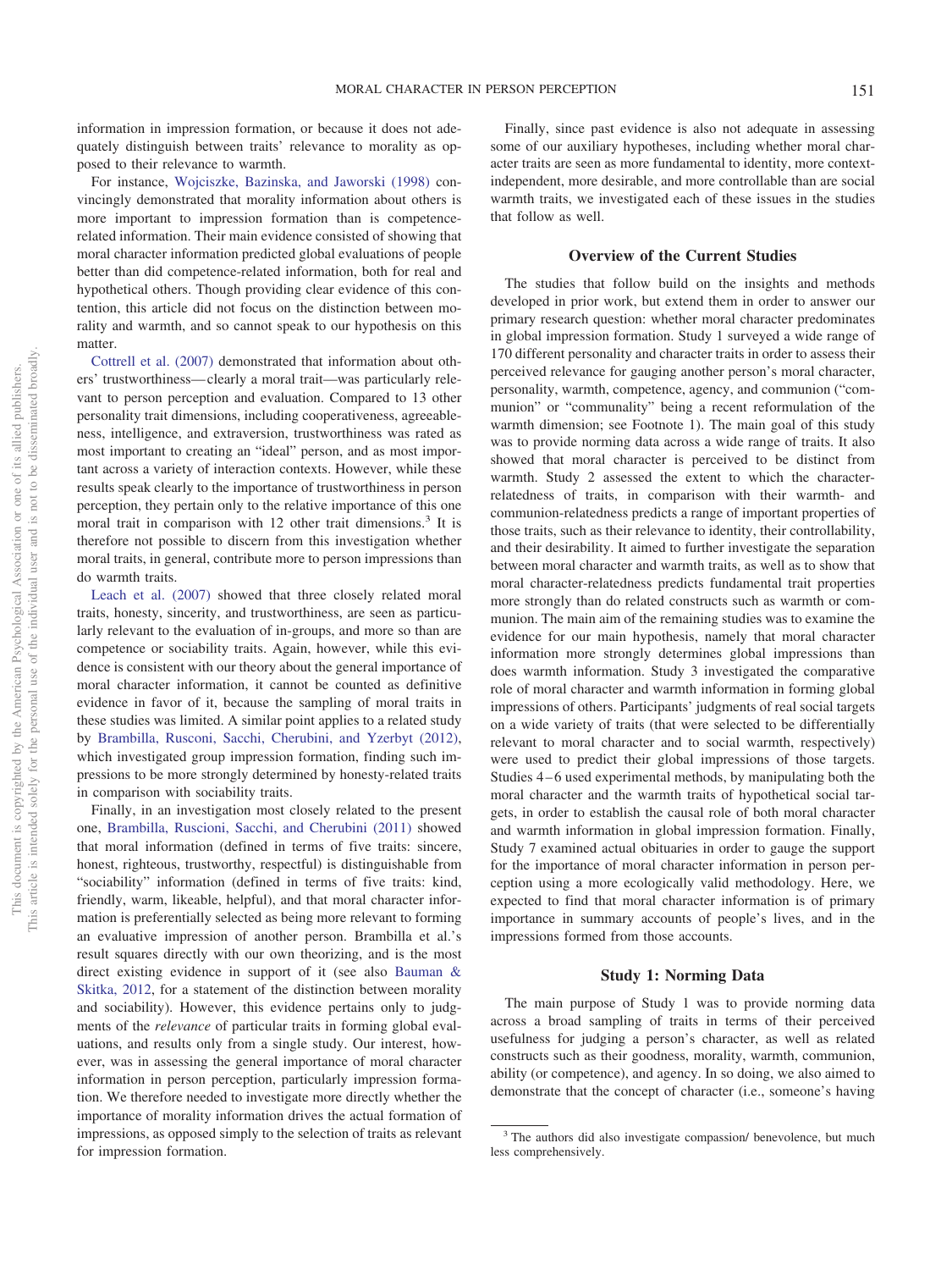commendable or admirable character) is distinguishable from both communion and warmth.

#### **Method**

Participants. Participants were 1,048 adults (457 men, 589 women, 2 did not report;  $M_{\text{age}} = 33.14$  years,  $SD = 11.60$ ) living in the United States (97% reported having an American national identity), recruited online via Amazon's Mechanical Turk [\(www](http://www.mturk.com) [.mturk.com\)](http://www.mturk.com), in exchange for monetary payment.

**Design.** The study had two phases: a trait selection phase and a measurement phase. In the trait selection phase we generated a list of 170 traits to be used in the measurement phase. In the measurement phase, participants were randomly assigned to one of 10 between-subjects groups of traits (17 in each group), and answered 11 questions (10 questions about the usefulness of each trait for judging a particular higher level construct, and one valence question) for each trait.

**Trait selection.** In the trait selection phase, we sought to generate a list of traits that would be representative of eight broad trait categories: Goodness/Badness, Strength/Weakness of Will, Ability/Lack of Ability, and Positive/Negative (Non-Moral) Personality. We sampled from these categories in order to provide broad coverage of traits relevant to person perception. We particularly wanted to ensure that traits were selected from each of the warmth, morality, and competence categories, reflecting previous taxonomies in the literature, as well as our current focus on morality. We divided the moral (or virtue) traits into goodness and strength categories reflecting a conceptual distinction that has been made by philosophers (e.g., [Kupperman, 1991;](#page-19-0) [Slote, 1983\)](#page-19-23), and which has some empirical support (e.g., [Piazza et al., 2013\)](#page-19-4). We expected some warmth traits to be included within the goodness/ badness category, since warmth and morality partially overlap. However, we also expected many warmth traits to be included within the non-moral personality category (i.e., those traits that are not highly relevant to morality). In addition, we also anticipated that the non-moral personality category would include traits that are not especially relevant either to morality or to warmth but which have nonetheless been part of past analyses of personality (e.g., *adventurous*, *neurotic*, etc.). The ability traits were designed to capture the dimension of competence. Finally, to further the goal of providing broad coverage of traits, we included both positive and negative traits within each set.

Trait selection was accomplished through two stages. First, we generated a list of 385 English-language trait words using the following principles:

- 1. We included only adjectives; nouns (e.g., good-listener, liar) were excluded.
- 2. We included only single words (e.g., genuine) or hyphenated words (e.g., law-abiding); phrases (e.g., faithful to spouse) were omitted.
- 3. We excluded traits that reflect a global moral evaluation without connoting a particular behavior or process (e.g., moral, virtuous, admirable, upright, honorable). Apart from the vagueness of these traits, we also felt that it was a foregone conclusion that they would be rated as highly relevant to moral character owing to the somewhat tau-

tological nature of the question in such instances. Some exceptions to this rule were "good"/"bad" and "positive"/ "negative," which served as anchors for the Goodness and Valence categories, respectively.

4. When a positive trait word was selected, an analogous negative trait word (i.e., antonym) was sought. This was accomplished by consulting on-line thesauruses (e.g., Merriam-Webster Online, WordHippo).

In generating our list of traits, we consulted [Lapsley and Lasky's](#page-19-24) [\(2001\)](#page-19-24) list of prototypical moral character traits, [Walker and](#page-19-21) [Hennig's \(2004\)](#page-19-21) list of moral exemplarity traits, [Rosenberg et al.'s](#page-19-13) [\(1968\)](#page-19-13) list of 60 socially and intellectually desirable traits, and [John and Srivastava's \(1999\)](#page-19-25) Big Five Inventory of 112 personality traits, in order to make sure that we had adequate coverage of each of the traits in these four lists. (Note, however, that only John and Srivastava's list contains negative traits; thus, we relied heavily on thesauruses for generating antonymous traits.)

Once we had generated our initial list of 385 traits, the next stage was to reduce the list to a manageable number of items. In particular, we sought to eliminate items that were highly synonymous with other items in the list. To this end, we first organized the items into our eight broad categories described above. Next, we arranged items within a category into sub-categories, grouping highly synonymous items together within the same sub-category, while separating non-synonymous items; for example, in the Goodness category, we grouped together all items pertaining to kindness/compassion/warmth, and separated these items from those pertaining to honesty/truthfulness, and those from items pertaining to loyalty, and so forth. Next, we eliminated or retained traits using the following principles:

- 1. We eliminated only those traits that were represented within a sub-category by other, more-representative traits.<sup>4</sup>
- 2. We retained at least one trait from each sub-category.
- 3. In general, more traits were retained from sub-categories with a large number of synonymous traits.

Following these principles, we retained 170 traits (the full list of traits is available upon request). Once we had our final list of traits, we divided our list into 10 sub-lists of 17 traits each. This was done so that the length of the study would be more manageable for participants, who made 11 judgments for each trait. We organized the 10 sub-lists of traits so that each sub-list contained an even distribution of traits from our eight categories. The sub-list to which each trait was assigned was determined quasi-randomly (i.e., each trait within a category was assigned a random number and then assigned in numerical sequence to one of the 10 sub-lists).

**Measurement phase.** In the measurement phase of the study, participants were randomly assigned to one of the 10 trait sub-lists, and responded to 11 questions for each of the 17 traits they were presented. Ten of the 11 questions were designed to assess the usefulness of each trait for assessing a person on a variety of

<sup>&</sup>lt;sup>4</sup> The list of sub-categories that was used is available upon request.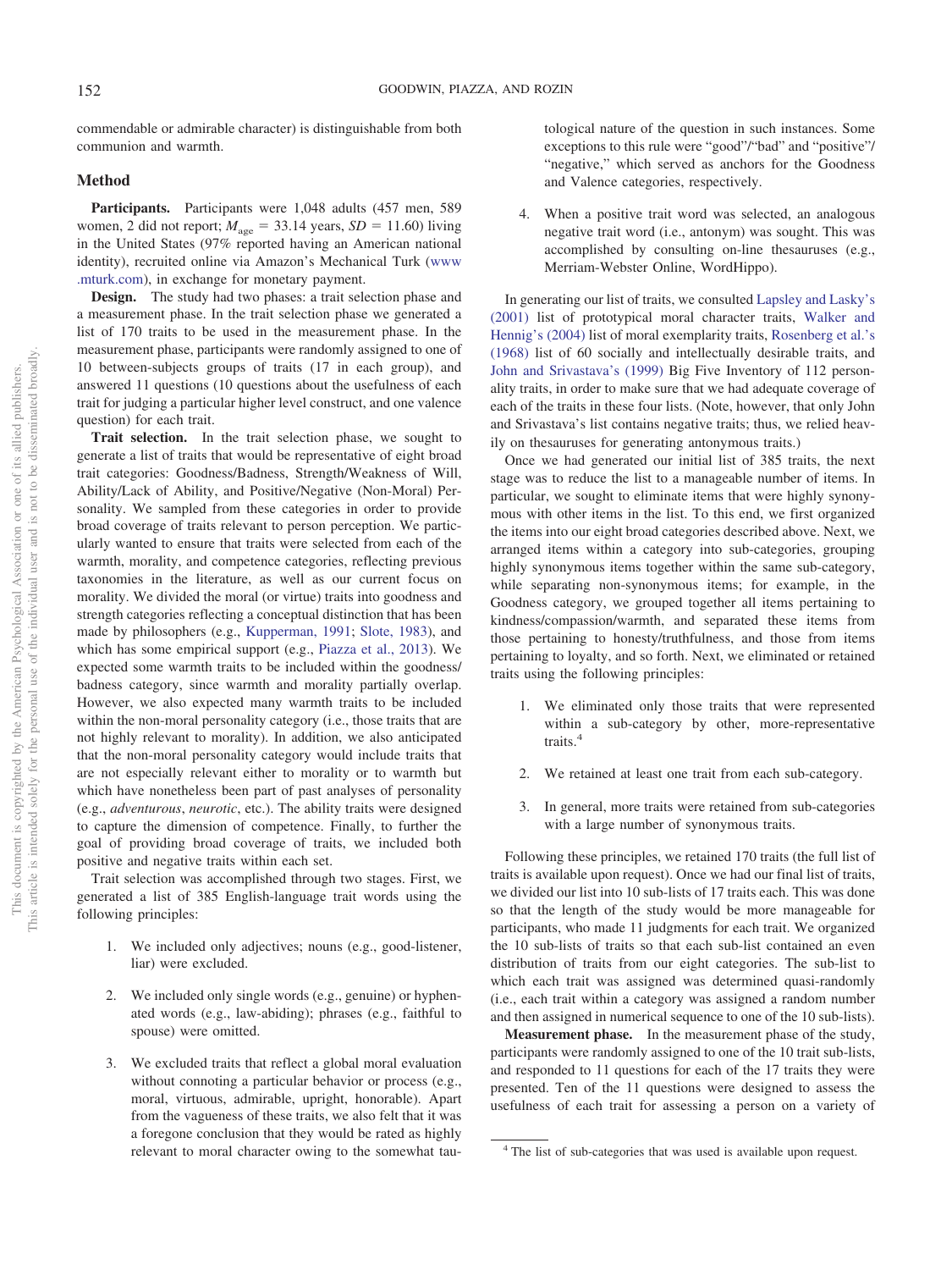higher-level person constructs. These included character, goodness/badness, morality/immorality, personality, ability, strength/ weakness of will, grittiness/non-grittiness, agency, communion/ non-communion, and warmth/coldness. These 10 measures were phrased in terms of how useful each trait was for determining whether or not a person had the defined dimension, or in some cases, what sort of profile they had on the defined dimension. The eleventh measure assessed the perceived valence (positive/negative) of the trait. The 11 measures were worded as shown in the [Appendix.](#page-20-0) The main point of assessing each of these measures was to provide norming data for use in our later studies. A secondary aim was to examine whether traits' usefulness for judging moral character was distinguishable from their usefulness for judging warmth and communion.

Except for the valence measure, all measures were assessed in terms of the trait's usefulness for identifying someone with the defined dimension on a 9-point scale  $(1 = Not at all useful, 5 =$ *Moderately useful*, 9 *Extremely useful*). Trait valence was assessed on a separate 9-point scale  $(1 = Extremely negative, 5 =$ *Neutral*,  $9 =$  *Extremely positive*). At the end of the study, all participants responded to some demographic items, and were debriefed and compensated for their time. No other measures were collected.

## **Results**

We structured the data set so as to treat each individual trait as a case  $(N = 170 \text{ cases})$ , with the trait means on each of the 11 dependent measures as the primary data for analysis. We then conducted partial correlations and regression analyses to examine some of the more pertinent relations between the measures. Overall, the correlation between usefulness for judging character and valence was moderate and positive,  $r(170) = .35$ ,  $p < .001$ . Accordingly, in order to provide the clearest picture of the relation between character and our other dependent measures, we controlled for valence in the analyses that follow. Similarly, given the overlap between usefulness for judging character and usefulness for judging personality,  $r(168) = .76$ ,  $p < .001$ , we controlled for (usefulness for judging) personality as well.

Of particular interest were the relations between (usefulness for judging) character and both warmth and competence. Because usefulness for judging character, goodness, and morality, correlated very highly with each other, we aggregated them to form a single, composite character index ( $\alpha$  = .98). Raw correlations showed a strong relation between this character index and both warmth,  $r(168) = .72$ ,  $p < .001$ , and communion,  $r(168) = .77$ ,  $p < .001$ . However, these correlations dropped substantially once both personality and valence were controlled for: Character  $\times$ Warmth,  $r(166) = .38$ ,  $p < .001$ ; difference between correlations,  $z = 7.87, p < .001$ ;<sup>5</sup> Character  $\times$  Communion, *r*(166) = .49, *p* < .001; difference between correlations,  $z = 7.23$ ,  $p < .001$ . Thus, while the relation between traits' usefulness for judging character and their usefulness for judging warmth (and communion) is high in raw terms, this is largely because traits' usefulness for judging both of these constructs strongly covaries with their usefulness for judging personality, and with valence. Once this covariance is partialled out, a clearer and more moderate relation between character and warmth (communion) emerges, showing clearly that character is seen as distinct from both warmth and communion.

Usefulness for judging character was also seen as negatively related to usefulness for judging abilities, though the correlation was reasonably small,  $r(168) = -.24$ ,  $p < .001$ , thus showing that character and competence were seen as distinct.

# **Discussion**

Study 1's main purpose was to assess the character-relatedness of a wide variety of traits, as well as their relatedness to other constructs of importance in the person perception literature, such as warmth and communion. These norming data played a major role in our ensuing studies. Beyond this primary purpose, Study 1 also revealed that character is seen as highly overlapping with the notions of goodness/badness and morality/immorality, and related to, though distinct from both warmth and communion.

#### **Study 2: Trait Properties**

In Study 2, we more thoroughly investigated the separation between morality and warmth, while also turning to the importance of moral character in person perception. We investigated how traits' relatedness to moral character (as assessed in Study 1), as opposed to their relatedness to warmth, predicted numerous different properties of those traits. The properties of interest accorded with several key themes. The first theme concerns identity. We predicted that traits' relatedness to moral character would positively predict how fundamental they are seen as being to a person's identity—moral character traits being seen as more defining of a person's identity than are warmth traits. Relatedly, we predicted that moral character traits would be seen as less dependent on social context than are warmth traits. If moral traits are seen as fundamental to identity, they will also likely be seen as indelible and deeply rooted, and therefore relatively stable across contexts. We also expected that character traits would be seen as more uniquely human than warmth traits. Also pertaining to identity, we investigated the perceived developmental trajectory of traits, predicting that moral character traits would be seen as fully developing later in life than warmth traits, consistent with the notion that moral character is something a person perennially cultivates throughout their life span. The second theme concerns control and responsibility. Although [Fiske et al. \(2007,](#page-18-5) p. 79) have argued that warmth traits are especially controllable, we predicted instead that moral character traits would be seen as more changeable and more controllable than warmth traits, and thus more within the scope of a person's responsibility. The third theme concerns desirability. We predicted that moral character traits would be seen as more desirable than warmth traits, in both a friend and a co-worker. We also predicted that moral character traits would be seen as more reflective of the way a person treats others, although warmth should also predict this as well. Relatedly, we also investigated desirability for the self, predicting that moral character traits would be seen as more important for living a fulfilling life than are warmth traits. In each case, beyond investigating different traits' relatedness to character and warmth, as predictors of these properties of interest, we also examined how relatedness to communion

<sup>5</sup> To compute this test, we relied on [Raghunathan, Rosenthal, and](#page-19-26) [Rubin's \(1996\)](#page-19-26) method of computing the difference between correlated but non-overlapping correlations.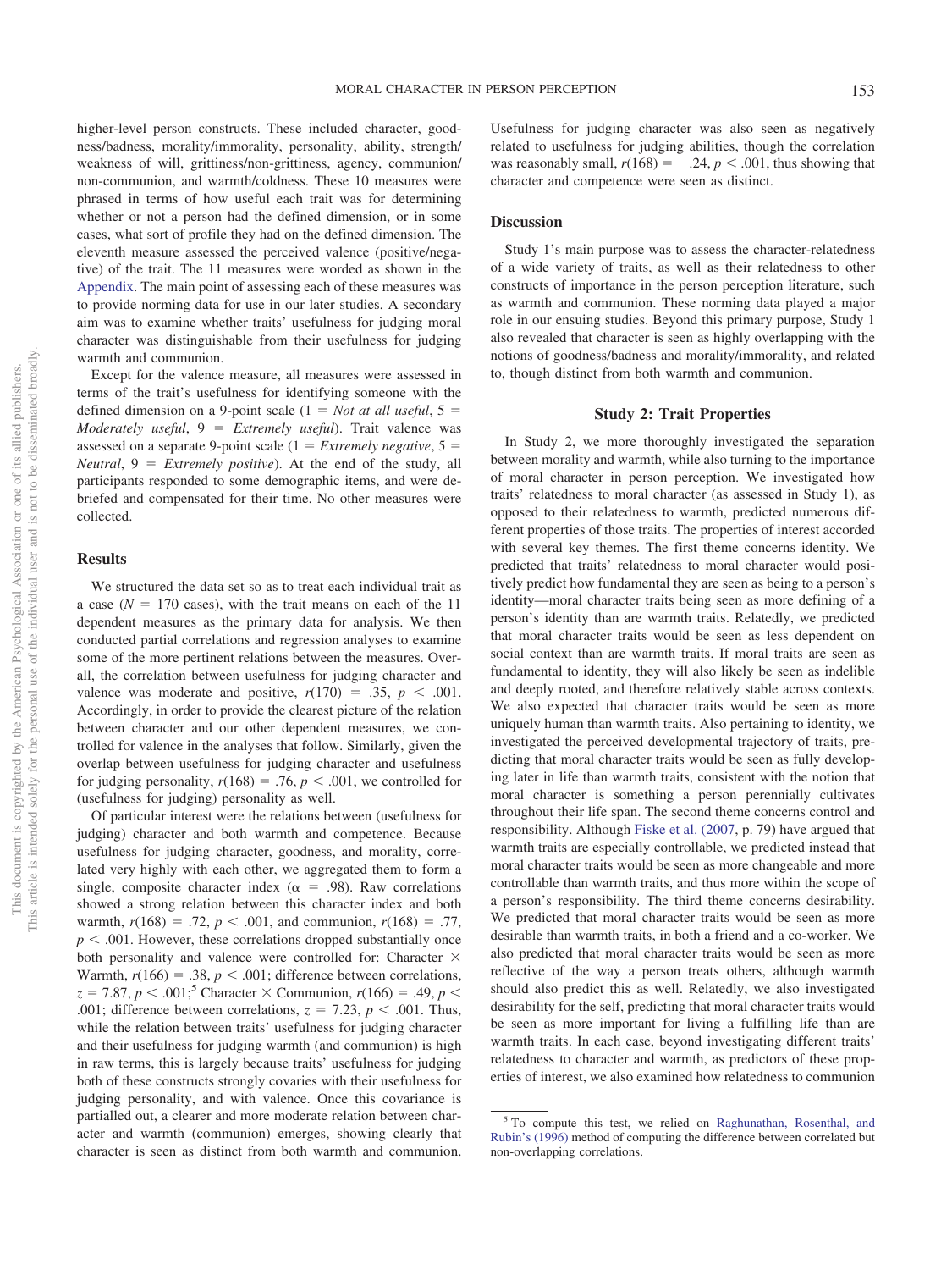predicted these properties. Because communion is arguably a more characterological notion than is warmth (it is somewhat more group-oriented than is warmth), we expected that communion would predict the key properties of interest better than warmth, though not as well as character.

#### **Method**

**Participants.** Participants were 425 adults from the United States recruited via Amazon's Mechanical Turk in exchange for monetary payment. Three participants failed to complete the study, leaving a total of 422 (246 women, 176 men,  $M_{\text{age}} = 34.22$  years,  $SD = 11.66$ .

**Design, materials, and procedure.** There were two parts to the study. In the first part, participants rated 20 individual traits on 11 dimensions. In the second part, participants were provided definitions of "moral character" and "non-moral personality" and then rated each of these constructs globally on the same 11 dimensions from the first part. The results of the second part showed convincingly that "moral character" is seen as clearly distinct from "non-moral personality" in all of the predicted ways except one (final point of maturation), but because these results do not pertain directly to the comparison between character and warmth, we do not report on them further (the data are available upon request).

In the first part, 80 traits from Study 1 were used as stimuli, almost all of which were positively valenced.6 The 80 traits were divided into four groups of 20 traits each. The traits were assigned to these groups at random, with one condition: each group contained a similar distribution of traits relevant to character, ability, and personality. Participants were assigned to one of these four groups of traits at random, and rated the 20 traits on the 11 different properties outlined earlier. The specific wording of each question and its corresponding scale are available upon request. The questions were presented in a randomized order, and all were answered on 9-point scales with the exception of *Point of maturation*, for which participants provided an exact age. At the end of the study, participants reported demographic information. No other measures were collected.

#### **Results and Discussion**

We conducted a series of regressions to contrast the role of moral character and warmth/communion in accounting for variance in the 11 properties of interest. Means for the 80 positive traits served as cases for our 11 property measures, which were treated as the outcome variables in these regressions. We used usefulness for judging moral character and warmth, as assessed by subjects in Study 1 as our primary independent variables. Specifically, we relied on the aggregated character, goodness, and morality index from Study 1, and compared this with the warmth variable from Study 1 (see Regression 1, [Table 1\)](#page-7-0). We also ran corresponding regressions, using the communion variable from Study 1 in place of warmth (see Regression 2, [Table 1\)](#page-7-0). The results of each of these analyses are presented in [Table 1.](#page-7-0) 7

diagnostic, because they control for shared variance between the predictors, thus revealing the unique variance contributed by each predictor. They show that the greater predictive strength of character was particularly clear with respect to whether traits were seen as fundamental to identity, uniquely human, expressed independently of social context, changeable, part of a person's own domain of responsibility, desirable in a friend, desirable in a coworker, and important for living a fulfilling life.

For three of the identity relevant variables (independence of social context, uniquely human, point of maturity), the raw correlation coefficients with usefulness for judging character were not significant, yet character became a significant predictor once usefulness for judging warmth was controlled in the regression. This indicates that only the non-warmth part of moral character relates to these identity variables in the predicted way. For these same three variables, the regression weights for warmth and communion were negative (and significantly so), thus showing that once usefulness for judging character was controlled, warmth and communion predicted dependence on social context, lack of a uniquely human aspect, and an earlier point of full maturation, respectively. The same was true, at least for warmth, for desirability in a coworker.

Importantly, there was no variable for which warmth or communion positively predicted independent variance in identity centrality, desirability, or controllability, while character did not. The one case where the predictive strength of warmth and/or communion was stronger than that of character was with respect to the treatment of others. This is contrary to our prediction, although it is worth noting that the difference between the correlations was only directional, and was not significant. All three variables character, warmth, and communion—predicted treatment of others very strongly (all  $rs > .80$ ). In retrospect, this finding makes sense; at least some character traits—for example, *honest*, *just*, *responsible*, *dedicated*—seem more reflective of a person's commitment to moral standards and principles, rather than how they treat others, whereas warmth and communion traits seem more exclusively related to the interpersonal treatment of others. Finally, perhaps reflecting its somewhat more characterological flavor, communion was generally a stronger predictor of each of the properties of interest than was warmth, although, overall, it was not as strong a predictor as was character.

The strong relation between character and desirability ratings in Study 2 provides some initial, suggestive evidence that moral character traits are of considerable importance in determining global impressions. For the remainder of the article, our focus narrows to considering impression formation and person evaluation more directly, in order to investigate which traits most strongly determine those impressions, and which traits people care most about others' possessing. In Studies 3–7 we assessed traits' desirability and overall importance via examining global impres-

As [Table 1](#page-7-0) shows, these data indicate that traits' moral character relatedness was a more powerful predictor of their perceived relevance to identity, controllability, and desirability than was either their warmth or communion relatedness. The regression analyses are most

 $6$  Of the 80 traits, 77 were rated above the mid-point (5) of the valence scale in Study 1, and most were well above that mid-point. The three exceptions were *skeptical* (4.59), *uncompromising* (3.97) and *hard* (3.76), which we included because we thought they might be seen as positive by some people in some circumstances because of their relation to intellectual virtue (*skeptical*) or strength of character (*uncompromising, hard*). <sup>7</sup> Multicollinearity was not a problem for these analyses. The variance

inflation factor (VIF) scores for the predictor variables were all well below 5, and the tolerance levels were all above 0.4.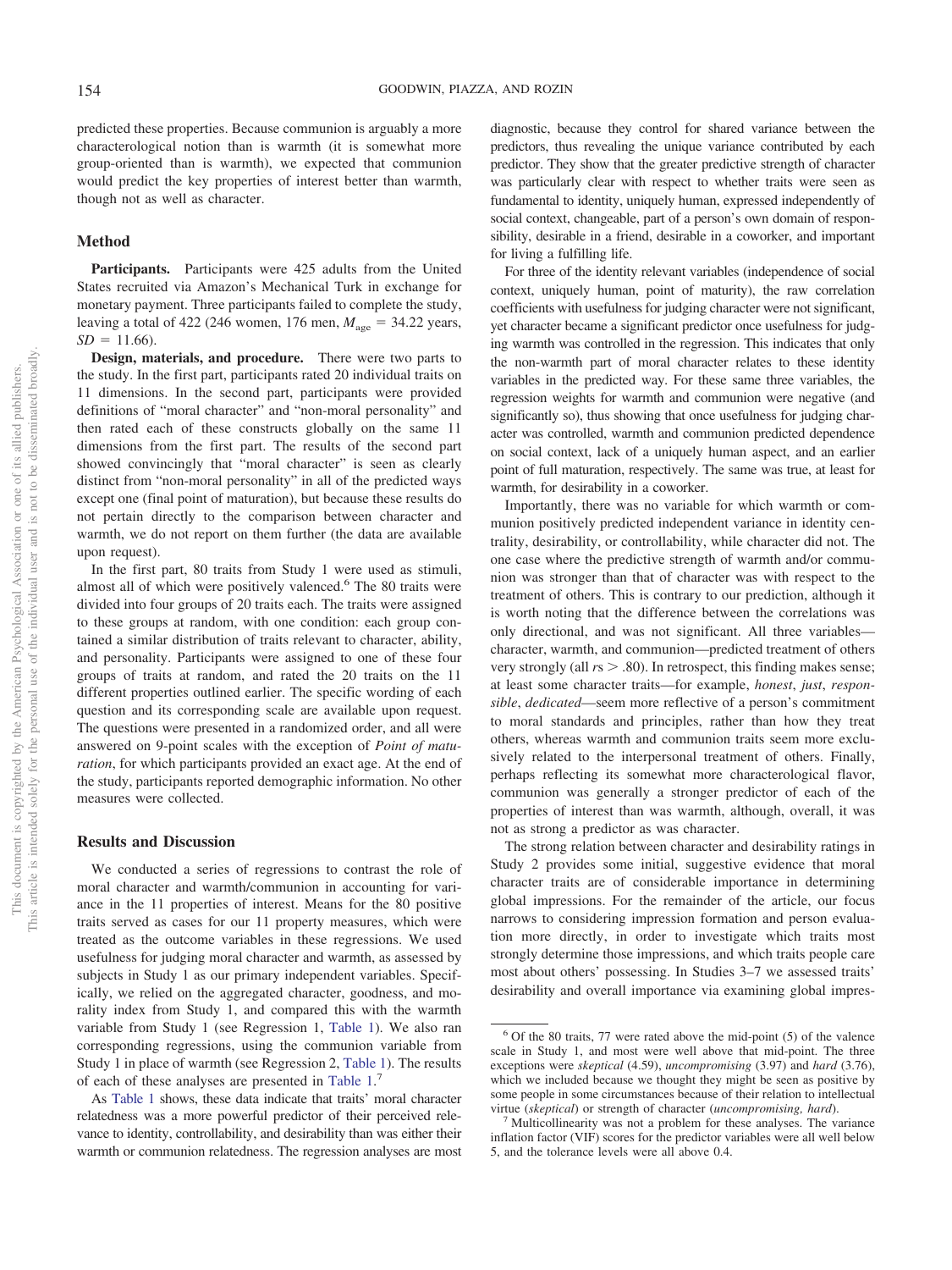|                                              | Regression 1: Moral character<br>versus warmth |                         | Regression 2: Moral character<br>versus communion |                       |  |
|----------------------------------------------|------------------------------------------------|-------------------------|---------------------------------------------------|-----------------------|--|
| Property                                     | Moral character                                | Warmth                  | Moral character                                   | Communion             |  |
| Identity                                     | $r = .64***^{\circ}$                           | $r = .46***b$           | $r = .64***^{\circ}$                              | $r = .59***^{\circ}$  |  |
| Fundamentalness to identity                  | $\beta = .57***$                               | $\beta = .10$           | $\beta = .44^{**}$                                | $\beta = .27^*$       |  |
| Independence of social context               | $r = -.16^a$                                   | $r = -.51***b$          | $r = -.16^a$                                      | $r = -.48***b$        |  |
|                                              | $\beta = .27^*$                                | $\beta = -.68***$       | $B = .39^{\dagger}$                               | $\beta = -.76***$     |  |
| Uniquely human (inability of dog to possess) | $r = .09^a$                                    | $r = -.13^{*b}$         | $r = -.09^{\rm a}$                                | $r = -.15^b$          |  |
|                                              | $\beta = .29^*$                                | $\beta = -.31^*$        | $\beta = .42^{**}$                                | $\beta = -.46^{**}$   |  |
| Point of maturation                          | $r = .07^{\rm a}$                              | $r = -.15^b$            | $r = -.07^{\rm a}$                                | $r = -.10^b$          |  |
|                                              | $B = .27^{\dagger}$                            | $\beta = -.32^*$        | $B = .30^{\dagger}$                               | $B = -.32^*$          |  |
| Control and responsibility                   |                                                |                         |                                                   |                       |  |
| Controllability                              | $r = .66***a,b$                                | $r = .53^{***a,c}$      | $r = .66^{***a,b}$                                | $r = .65***b$         |  |
|                                              | $\beta = .54***$                               | $\beta = .19^{\dagger}$ | $\beta = .41***$                                  | $\beta = .35***$      |  |
| Changeability                                | $r = .49***$                                   | $r = .25^{*b}$          | $r = .49***$                                      | $r = .42^{***a}$      |  |
|                                              | $\beta = .54***$                               | $\beta = -.09$          | $\beta = .38***$                                  | $\beta = .14$         |  |
| Responsibility for                           | $r = .68***$                                   | $r = .29^{***}$         | $r = .68***$                                      | $r=.50***b$           |  |
|                                              | $\beta = .82^{***}$                            | $\beta = -.23^*$        | $\beta = .67***$                                  | $\beta = .01$         |  |
| Desirability                                 |                                                |                         |                                                   |                       |  |
| Desirability in friend                       | $r=.60***^{\circ}$                             | $r = .42^{***b}$        | $r=.60***^{\circ}$                                | $r=.63***^{\ast}$     |  |
|                                              | $\beta = .56***$                               | $\beta = .07$           | $\beta = .32^*$                                   | $\beta = .40^{**}$    |  |
| Desirability in co-worker                    | $r = .42***$                                   | $r = .06^b$             | $r = .42^{***a}$                                  | $r = .34***$          |  |
|                                              | $\beta = .64***$                               | $\beta = -.34^*$        | $\beta = .37^*$                                   | $\beta = .07$         |  |
| Reflective of treatment of others            | $r=.81^{***a}$                                 | $r=.86***^{\ast}$       | $r = .81***$                                      | $r = .87***$          |  |
|                                              | $\beta = .44***$                               | $\beta = .59***$        | $\beta = .37***$                                  | $\beta = .60^{***}$   |  |
| Predictive of life fulfillment               | $r = .55***a$                                  | $r = .27***b$           | $r = .55^{***}$                                   | $r=.50***^{\text{a}}$ |  |
|                                              | $\beta = .63***$                               | $\beta = -.13$          | $\beta = .39^{**}$                                | $\beta = .22$         |  |

<span id="page-7-0"></span>

|  |  | The Results of Correlational and Regression Analyses in Which a Combined Moral Character Index Was Pitted Against Warmth |  |  |  |  |  |  |
|--|--|--------------------------------------------------------------------------------------------------------------------------|--|--|--|--|--|--|
|  |  | (Regression 1) and Communion (Regression 2) in Predicting 10 Properties of Interest in Study 2                           |  |  |  |  |  |  |

*Note*. The top row in each cell presents the raw correlations, and the bottom row presents the regression coefficients. Within each row, correlation coefficients that do not share superscript letters are significantly different at the  $p < .05$  level, as indicated by Steiger's *z* test.  $\frac{p}{p} < .01$ .  $\frac{p}{p} < .01$ .  $\frac{p}{p} < .01$ .  $< .10.$   $\degree p < .05.$   $\degree p < .01.$   $\degree p < .001.$ 

sion judgments, and by examining archival evidence (obituaries). Our general prediction was that moral character information should be most important, and more important than warmth information, in determining global impressions. We further expected that this would especially be the case for important or intimate social relationships and roles where much is at stake. However, because there may well be less important, or less intimate contexts in which warmth information is more important than character information, we also aimed to probe for such boundary conditions. In each of these studies, we also investigated the potential moderating role of subjects' gender when it was feasible to do so. The upshot from these analyses was that gender played only a very minor, and somewhat inconsistent moderating role. In general, men and women responded very similarly. We therefore do not report further on the details of these analyses below.

## **Study 3: Global Impressions of Real Targets**

Study 3 was designed to investigate how the moral character relatedness of a variety of different traits predict the global impressions that people form of real social targets whom they have encountered in their lives. We adapted a methodology used by [Wojciszke, Bazinska, and Jaworski \(1998\),](#page-19-1) in which participants are asked to rate a number of different social targets on various traits, as well as to register their overall impressions of these targets. This enables an examination of how ratings of individual traits predict global impression judgments. Our main theoretical prediction was that character-related traits would predict global impressions better than would warmth-related traits.

## **Method**

Participants. One hundred and sixteen undergraduate students from the United States logged on to complete a web-based survey in exchange for course credit. Seven participants failed to complete the study, leaving a total of 109 (79 women, 30 men,  $M_{\text{age}} = 19.67 \text{ years}, SD = 1.42.$ 

**Materials, design, and procedure.** Participants were asked to rate seven different social targets in a random order. The targets varied in both valence and closeness, and were as follows: "some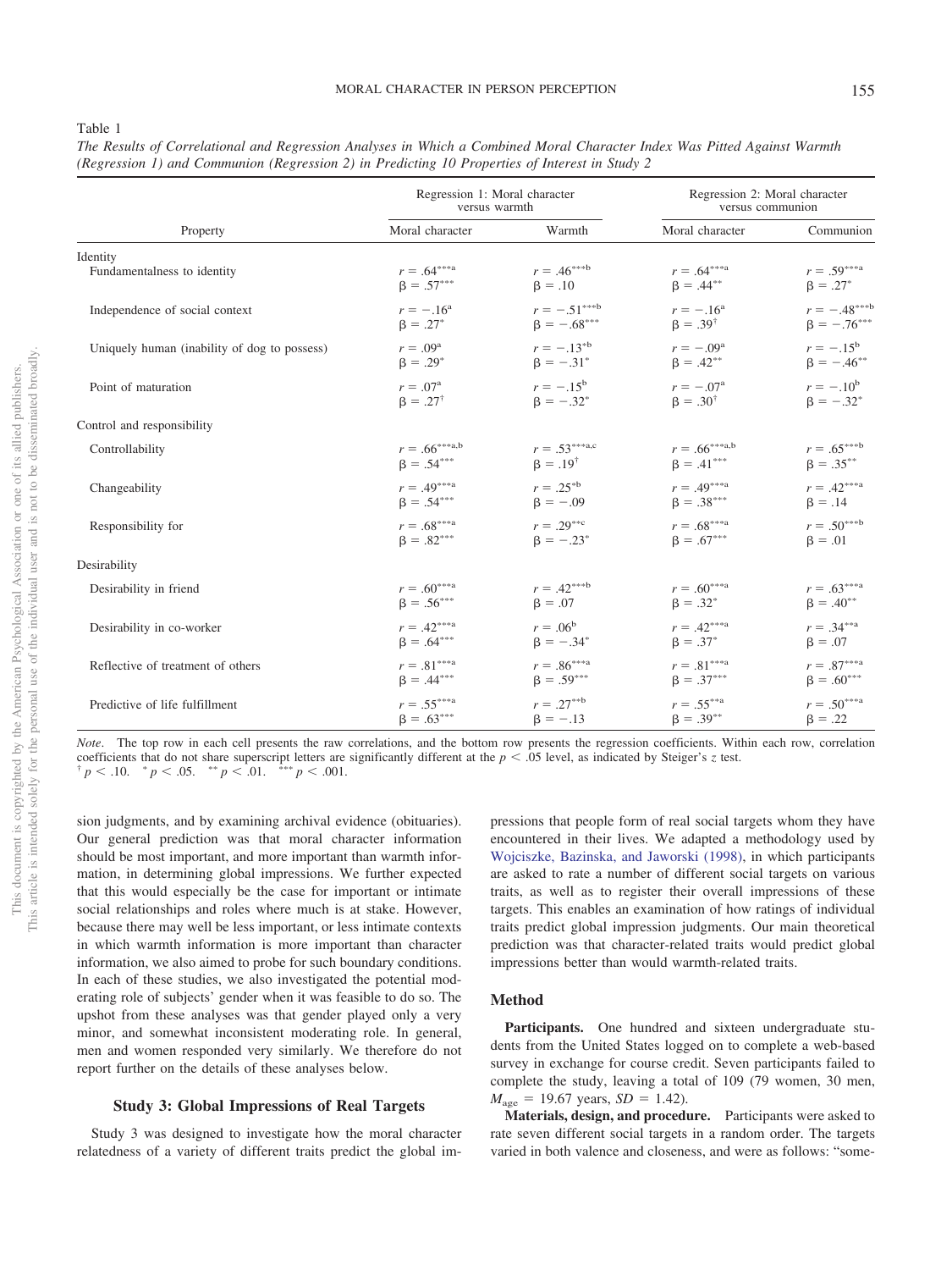This document is copyrighted by the American Psychological Association or one of its allied publishers. This article is intended solely for the personal use of the individual user and is not to be disseminated broadly.

This article is intended solely for the personal use of the individual user and is not to be disseminated broadly This document is copyrighted by the American Psychological Association or one of its allied publishers.

<span id="page-8-0"></span>Table 2

*The Set of Traits Used in Study 3, Organized by Category, With the Category Means in Terms of Morality (Composite) and Warmth (as Revealed by Study 1) Listed Below Each Set of Traits*

| Category                    | Traits                                                                              | Morality usefulness | Warmth usefulness |
|-----------------------------|-------------------------------------------------------------------------------------|---------------------|-------------------|
| High morality, high warmth  | humble, kind, forgiving, giving, helpful, grateful,<br>empathetic, cooperative      | $7.30^{\rm a}$      | $7.47^{\rm a}$    |
| High morality, lower warmth | courageous, fair, principled, responsible, just,<br>honest, trustworthy, loyal      | $7.64^{\rm a}$      | $5.50^{b}$        |
| High warmth, lower morality | warm, sociable, happy, agreeable, enthusiastic,<br>easy-going, funny, playful       | $5.15^{b}$          | $7.32^{\rm a}$    |
| Ability                     | athletic, musical, creative, innovative, intelligent,<br>organized, logical, clever | $3.94^\circ$        | $3.84^\circ$      |

*Note*. We ran *t*-tests comparing the aggregated Study 1 ratings of morality (composite) and warmth across the four trait categories (i.e., comparing the categories in terms of morality and, separately, warmth). Same superscript letters above each mean indicate no significant differences between the means  $(p_s > .10)$ , whereas different superscript letters indicate significant differences ( $p_s < .005$ ).

one you admire a great deal"; a "close friend of yours whom you like very much"; "your mother or father, or someone who is a parental figure in your life"; "Barack Obama, current president of the United States"; "George W. Bush Jr., president of the United States between 2000 and 2008"; "an acquaintance of yours whom you dislike, or who irritates you"; and "someone you despise or have no respect for." With the exception of Presidents Obama and Bush, participants provided the initials of each target person to confirm that they had a specific target in mind. Participants then rated these seven targets with respect to how much they possessed each of 32 different traits on a 9-point scale  $(1 = Not at all, 5 = 1)$ *Moderately*,  $9 = Extremely$ . These traits were carefully preselected from four different categories, so that the dimensions of morality and warmth (as rated by participants in Study 1) would be fully crossed. [Table 2](#page-8-0) lays out the 32 traits used, along with their morality (composite of morality, character, and goodness ratings) and warmth ratings from Study 1. As the table illustrates, the respective trait categories are clearly separated on the two dimensions of interest, morality and warmth, allowing for a test of the importance of each of these dimensions on global impression formation.

Our primary interest was in the comparison between the high morality, lower warmth traits and the high warmth, lower morality traits, which allows a direct test of the respective contributions of morality and warmth information in impression formation. But we also felt that it was important to investigate traits that were seen as high in both morality and warmth. It may be that such traits are especially important for impression formation, reflecting the independent contributions of both morality and warmth. We also investigated the role of a range of ability traits, that were all rated highly relevant on relevance to judging ability  $(M = 7.37)$ , and which were all rated lower on relevance for character and warmth.<sup>8</sup>

Following the trait ratings, for each target, participants then responded to the primary dependent measure, which asked them to indicate on a 9-point scale how positive or negative their overall impression of the person was  $(1 = Verv \; negative, 5 = Neutral,$ 9 *Very positive*). We next asked participants to indicate, in the following order, how much they liked, despised, respected, and admired each person, and then, their judgments about how morally virtuous the person is, how good or bad their character is, how warm or cold they are, and finally, how impressive or unimpressive their abilities are. We asked these questions primarily to check that participants had appropriately complied with the instructions. Each of these ratings was also made on a 9-point scale.

At the end of the study, participants were asked whether they were able to think of people who fit six different summary descriptions that varied whether the person had good or bad character, whether they were warm or cold, and whether the participant had a negative or positive overall impression of the person. The results from these questions were not particularly informative, so we do not report on them further. Participants also indicated what "the most important thing to know about a person is," selecting from the following attributes: their competence or effectiveness, their moral character, their interpersonal warmth, and their motivation to get along with others (as a proxy for communion). With respect to the same attributes, they also indicated which attribute is "the most important thing about a person." Finally, participants responded to demographic questions, and were thanked and debriefed. No other measures were collected.

## **Results**

In order to first check that participants had selected targets that corresponded with our instructions, we examined the global impression judgments across all seven targets. There were large differences in global impressions across the seven targets, in a manner that accorded with the instructions. For instance, participants gave much more positive global impressions of the three positive targets (admire, friend, parent;  $M = 8.34$ ) than of the two negative targets (dislike, do not respect;  $M = 2.67$ ),  $t(109) = 44.87$ ,  $p < .001$ . Similar results held when examining the other valenced questions (e.g., liking, admiring, etc.). We thus have confidence that these instructions were followed.

We were primarily interested in how well each of the four different trait categories predicted the single item global impression measure. For each target, we first checked the Cronbach's alpha values for the eight traits within each of the four categories in order to see how well the traits hung together. These values were generally very high (mean  $\alpha = .87$ ), with very few exceptions (only the ability traits for the

<sup>8</sup> Our goal with these traits was to ensure that they were high in relevance to ability, not to equate them in terms of relevance to character and warmth. Indeed, as [Table 2](#page-8-0) shows, they were rated considerably lower in relevance to both warmth and character than the other groups of traits.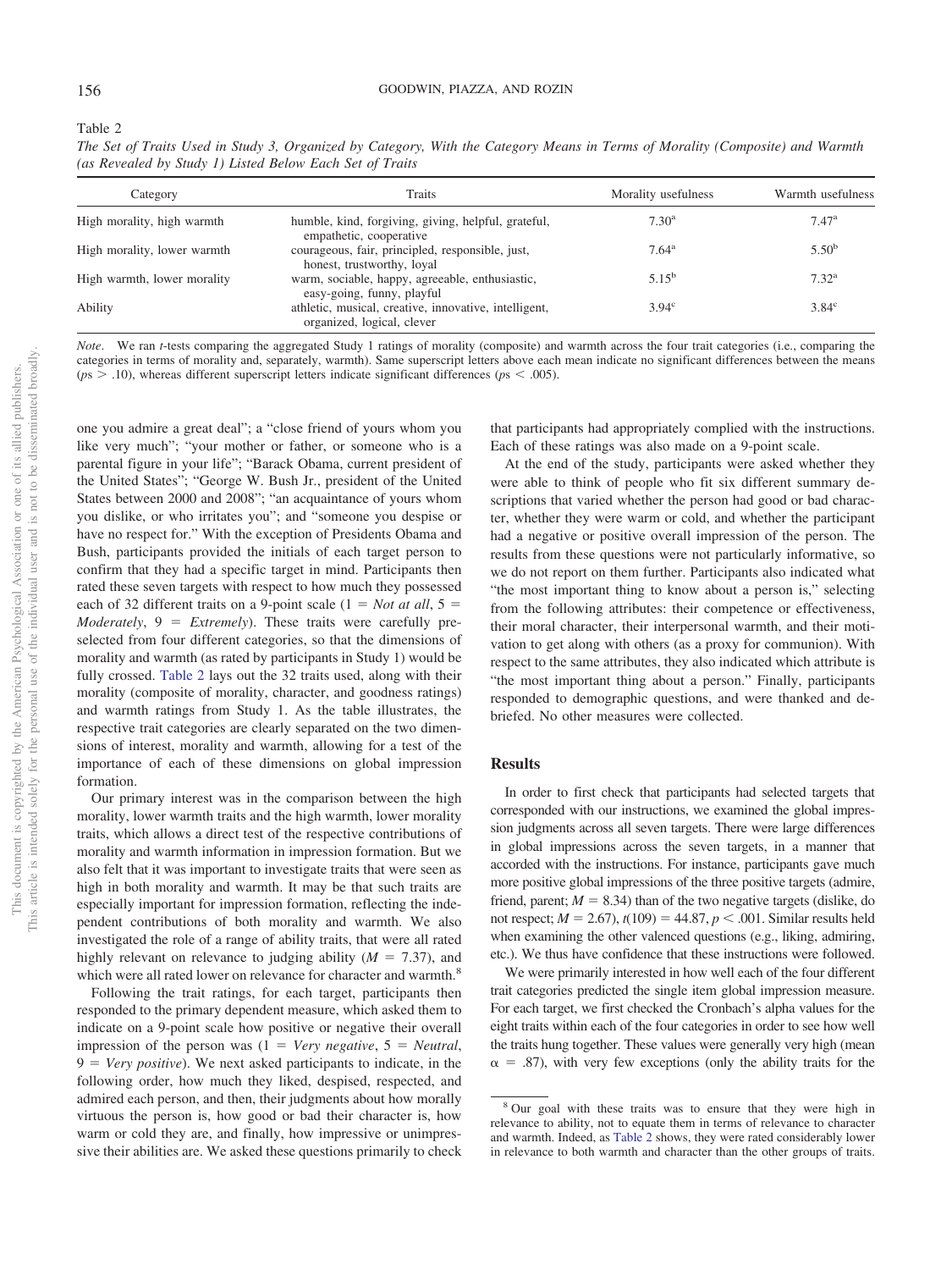| ×            |  |
|--------------|--|
| ۰.<br>×<br>v |  |

| Trait index                 | Admire          | Friend               | Parent             | Obama           | Bush            | Dislike                | Don't respect   |
|-----------------------------|-----------------|----------------------|--------------------|-----------------|-----------------|------------------------|-----------------|
| Morality-warmth<br>Morality | .08<br>$.45***$ | $.34***$<br>$.35***$ | $.45***$<br>$.33*$ | .04<br>$.47***$ | .13<br>$.36***$ | .19<br>$.23^{\dagger}$ | .04<br>$.38***$ |
| Warmth                      | $.10\,$         | .01                  | .06                | .10             | $-.13$          | .16                    | $.28*$          |
| Neither (Ability)           | $-.04$          | $-.02$               | 7. L I             | $.28***$        | $.46***$        | $.18^{+}$              | .00             |

<span id="page-9-0"></span>Table 3 *Regression Analyses Predicting Global Impression Judgments From the Four Trait Indices in Study 3*

*Note.*  $N = 109$ . Values are standardized beta weights. The highest coefficients for each target indicated are in bold.  $< 0.10.$   $\degree p < 0.05.$   $\degree p < 0.01.$   $\degree p < 0.01.$ 

admired target fell below .70), justifying averaging across the traits within each category.

We next related the trait indices to global impressions, both through correlational and regression analyses (see [Table 3\)](#page-9-0). In general, all four of the trait indices correlated strongly with global impressions, with the morality–warmth, and morality trait indices having the strongest relation with global impressions. Comparing the raw correlations for all seven targets, global impressions were more strongly related to the pure morality traits than to the pure warmth traits for all seven targets  $(M_{\text{morality}} = .64, M_{\text{warmth}} = .51), t(6) = 3.17, p = .02.$  Regression analyses are more diagnostic, however, because they control for shared variance between the trait indices. The regression analyses predicting global impressions from the trait indices confirmed the general picture provided by the raw correlations.<sup>9</sup> As [Table 3](#page-9-0) shows, once again, it was the morality traits, along with the morality–warmth traits, that best predicted variance in global impressions. Either one of these trait categories best predicted variance in global impressions for six of the seven social targets, the one exception being President Bush, for whom ability impressions were particularly important, although morality traits were also important in this case as well. In contrast, the warmth traits did not best predict overall impressions for any of the social targets. Moreover, the morality traits independently predicted variance in global impressions for all seven targets, whereas the warmth traits only contributed unique predictive variance for one target (the disrespected person).

Finally, we examined what participants regarded as "the most important attribute to know about a person," and "the most important attribute about a person." Corroborating our prediction, 65% of participants regarded "moral character" as the most important thing *to know* about a person, in comparison with 19% indicating "interpersonal warmth," 9% indicating "motivation to get along with others" (i.e., communion), and 6% indicating "competence or effectiveness,"  $\chi^2(3) = 97.64$ ,  $w = .95$ ,  $p < .001$ . Similarly, 59% of participants regarded "moral character" as the most important thing about a person, in comparison with 25% indicating "interpersonal warmth," 10% indicating "motivation to get along with others," and 6% indicating "competence or effectiveness,"  $\chi^2(3) = 74.30$ ,  $w = .83$ ,  $p < .001$ .

#### **Discussion**

Study 3 investigated how global impressions of others are predicted by trait ratings. We compared traits known to be diagnostic of warmth only, of moral character only, of both warmth and character, or of ability only, as predictors of global impressions. Across social targets that were known personally to participants, as well as public figures (recent Presidents of the United

States), we found that traits that were diagnostic of moral character only, such as courage, fairness, trustworthiness, and honesty, were the strongest predictor of global impressions, closely followed by traits that were diagnostic of both moral character and warmth (morality–warmth traits), for example, kindness, empathy, cooperativeness, and gratitude. Traits that were diagnostic of warmth only, such as, warmth, sociability, sense of humor, enthusiasm, and agreeableness, were almost entirely non-predictive of global impressions once the contribution of the moral traits had been controlled for. Ability was also largely non-predictive, except for Presidents of the United States. Thus, these results show quite clearly that moral character traits contribute most significantly to global impressions, and that the role of warmth is relatively minimal once morality is controlled for. These results are consistent with those of past investigations that have emphasized the importance of moral information about others in contrast to competence or ability information (e.g., [Wojciszke, Bazinska, & Jaworski,](#page-19-1) [1998\)](#page-19-1). But they go beyond those prior results by specifically contrasting morality and warmth information, and by showing that moral information appears to be more important in determining global impressions.

# **Study 4: Experimental Manipulation of Moral Character and Warmth Information**

A key limitation of Study 3 is that the data are correlational only. It therefore remains uncertain from this study whether moral character information exerts a greater causal impact on overall impressions than does warmth information. No prior studies have investigated this question directly, so we next carried out three studies to answer it.

Study 4 approached this question in a straightforward way. Participants were explicitly provided with information regarding the "interpersonal warmth" and the "moral character" of four different target individuals, and were asked to indicate their global impressions of each person.

## **Method**

**Participants.** Participants were 370 adults (235 men;  $M_{\text{age}} =$ 28.27 years,  $SD = 10.43$ ) from the U.S., who participated through

<sup>&</sup>lt;sup>9</sup> Multicollinearity was not an issue for these regression analyses. For the analyses reported in [Tables 3](#page-9-0) and [4](#page-12-0) that do not include Presidents Obama and Bush, the VIF scores for the predictors were all under 5, and the tolerance values were above 0.2. For the analyses involving Presidents Obama and Bush, the VIF scores were all under 10, and the tolerance values were above 0.1.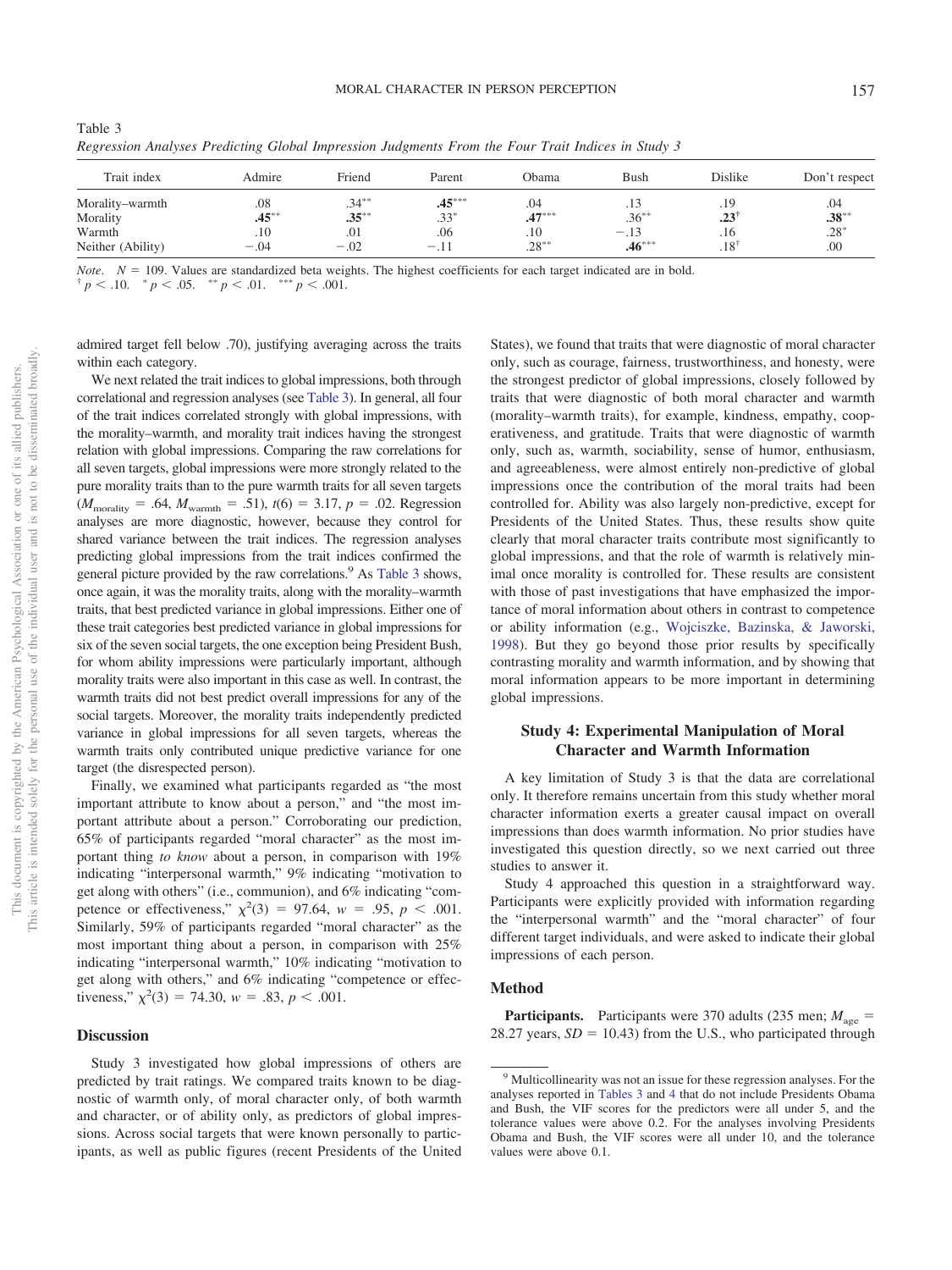Amazon's Mechanical Turk in exchange for monetary compensation.

**Design, materials, and procedure.** All participants indicated their global impressions of four targets. Moral character (good character vs. bad character) and warmth (warm vs. cold) were crossed in a  $2 \times 2$  within-subjects design. Participants were asked to indicate their "overall impression" of each target on a 9-point scale ranging from 1 (*very negative*) to 9 (*very positive*). An example description of a target was: "The person has good moral character but is interpersonally cold." The order of the moral character and warmth information in each description was randomized at the level of descriptions, such that each participant may have seen this information in different orders across the four targets. When the character and warmth information was congruent in valence (good character, warm; bad character, cold), the connective "and" was used; when the information was incongruent, the connective "but" was used. Demographics were collected at the end of the study. No other measures were collected.

## **Results and Discussion**

The order in which moral or warmth was presented in the descriptions had no effect on global impressions (all  $p_s$  > .30), so we collapsed across order in the analyses that follow. Withinsubjects analyses revealed large main effects of both moral character ( $M_{\text{good character}} = 6.83$  vs.  $M_{\text{bad character}} = 2.80$ ),  $F(1, 369) =$ 1,479.23,  $p < .001$ ,  $\eta_p^2 = .80$ , and warmth information ( $M_{\text{warm}} =$ 5.83 vs.  $M_{\text{cold}} = 3.79$ ,  $F(1, 369) = 725.67$ ,  $p < .001$ ,  $\eta_p^2 = .66$ , on overall impressions in the predicted direction (see [Figure 2\)](#page-10-0). However, the overall main effect of moral character information was larger than the overall main effect of warmth information. And, of critical interest, the target who was of good character but cold was rated significantly more positively than was the target who was of bad character but warm ( $M_{\text{good character, cold}} = 5.59$ ,  $M_{\text{bad character, warm}} = 3.60$ ,  $t(369) = 15.03$ ,  $p < .001$ . There was also an interaction between moral character and warmth, *F*(1, 369) 57.39,  $p < .001$ ,  $\eta_p^2 = .14$ , reflecting the fact that the effect of warmth information was larger for good than for bad targets. These results were essentially identical in between-subjects analyses that examined just the first block that participants received.

Overall, these results demonstrate the greater causal impact of moral character information than warmth information on global impressions formed from summary descriptions of individuals.



<span id="page-10-0"></span>*Figure 2.* Mean ratings of the four different targets in Study 4. Error bars represent  $\pm 1$  *SE*.

While both sorts of information exerted a large impact on global impressions, the effect of moral character information was considerably stronger, consistent with the results of our prior studies.

# **Study 5: Experimental Manipulation of Character and Warmth at the Level of Traits**

Study 5 extended Study 4 by providing participants with traitlevel information about a variety of social targets, rather than summary-level descriptions. Within-subjects, participants indicated their overall impressions of a social target who was described in the context of 12 different social roles. We predicted that moral character information would generally exert more influence on overall impressions than would warmth information. However, we were also interested in exploring potential boundary conditions on this effect—it may be that warmth comes to the fore for some social roles. Accordingly, we sampled a variety of social roles that we expected to vary in their importance to the participants. Some prior evidence suggests that moral traits are important in others because they are generally more indicative of whether another person is likely to help or harm the self than are traits related to competence (e.g., [Abele & Wojciszke, 2007;](#page-18-0) [Brambilla et al.,](#page-18-11) [2012;](#page-18-11) [Wojciszke, Bazinska, & Jaworski, 1998;](#page-19-1) [Wojciszke,](#page-19-2) [Dowhyluk, & Jaworski, 1998;](#page-19-2) see also [Cottrell et al., 2007;](#page-18-1) [Fiske](#page-18-5) [et al., 2007,](#page-18-5) [2002;](#page-18-6) [Leach et al., 2007\)](#page-19-3). Thus, if social roles are judged as important to the extent that individuals in those roles control outcomes that are relevant to the self, then moral information should determine global impressions more strongly as the judged importance of those roles increases.

The target was described to participants as having the same set of traits within-subjects. However, between-subjects, the targets differed in terms of the traits they possessed, such that character and warmth traits were fully crossed—the targets either had good character traits, warmth traits, traits that reflected both good character and warmth, or traits that reflected neither good character nor warmth. To avoid ceiling effects in overall impression judgments, all targets were described as also lacking various competencies.

#### **Method**

Participants. Participants were 404 (214 men, 190 women,  $M_{\text{age}}$  = 32.43 years, *SD* = 11.29) American adults who participated in the study on Amazon's Mechanical Turk in exchange for payment.

**Design, materials, and procedure.** Participants read descriptions of a target person and rated their overall impressions of how they felt about having this person fulfill each of 12 different social roles on a sliding scale (0: *extremely negative*; 50: *neutral*; 100: *extremely positive*), as well as how pleased they were to have the person fulfill the role (0: *not at all pleased*; 50: neutral; 100: *extremely pleased*). The 12 roles were: boss/supervisor; family relative (cousin, aunt, or uncle); close friend; social acquaintance (at work, school, or place of worship); surgeon (who will be operating on you); co-worker (who you have been assigned to work closely with); your daughter's fiancé; long-term romantic partner; cashier at grocery check-out counter; parent (father, mother, or parental guardian); your child's primary school teacher; and judge (presiding over legal proceedings you are involved in). Participants were instructed to disregard information about people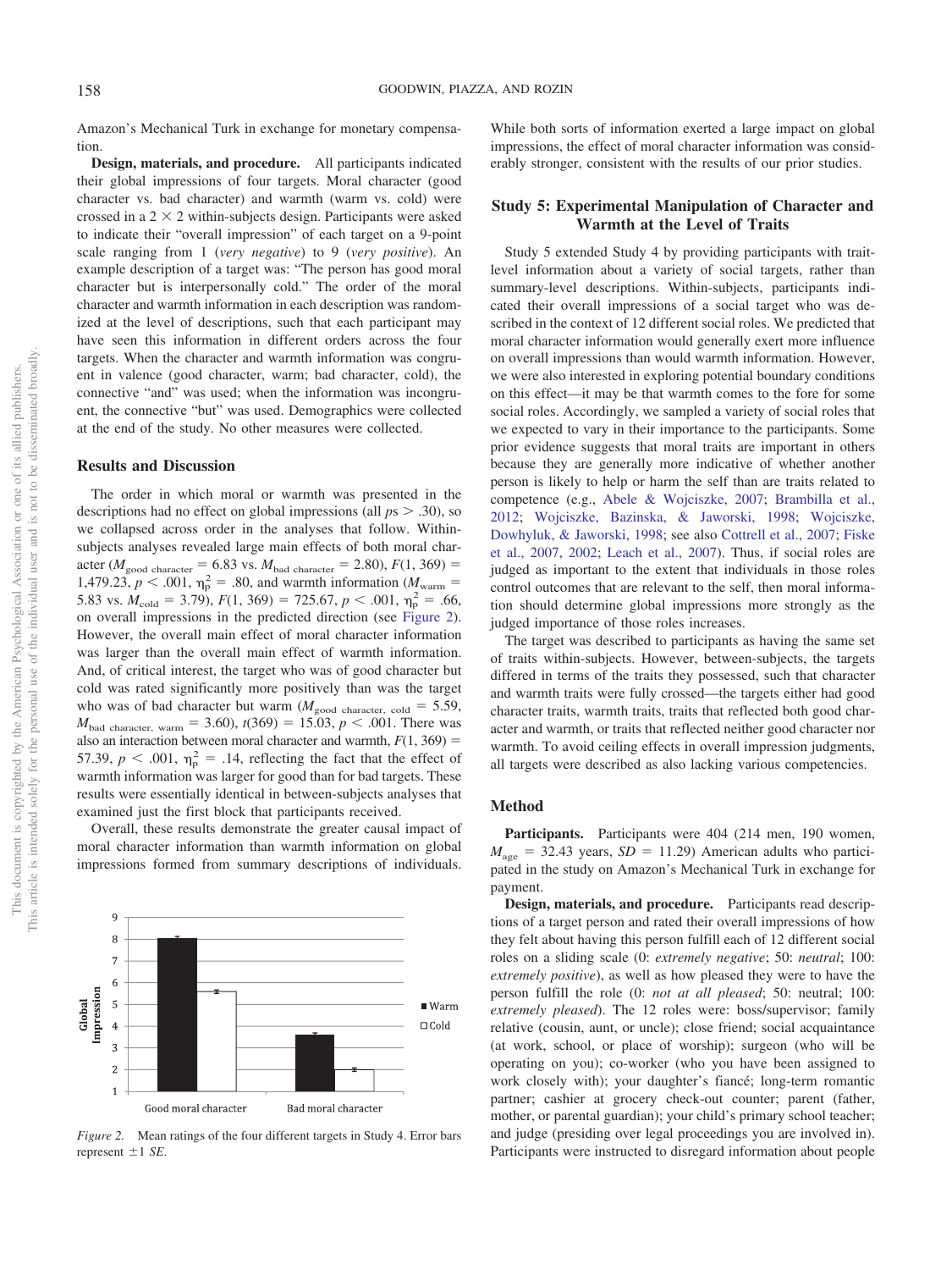that presently fulfill these roles in their life, and to instead judge the hypothetical target person in each case. The order of presentation of these roles was randomly determined for each participant.

Between-subjects, participants were assigned to one of four different conditions, which varied in the traits that the target person possessed. These traits were carefully pre-selected so that the targets would systematically differ on the two dimensions of interest, morality and warmth (as rated by participants in Study 1), thus allowing for a test of the role that these dimensions play in determining global impressions. All four targets were described as lacking in competence in order to avoid ceiling effects. They were described as "not very athletic, not very musical, not very intelligent, and not very organized" (i.e., as lacking various abilities). The "moral" target possessed five additional traits rated high on the composite measure of morality (*character, morality, goodness*) but lower on warmth (*courageous*, *fair*, *principled*, *responsible*, and *honest*;  $M_{\text{morality}} = 7.58$ ,  $SD = 0.48$ ;  $M_{\text{warmth}} = 5.06$ ,  $SD =$ 0.72), the "warm" target possessed five additional traits rated high on warmth but lower on morality (*sociable*, *happy*, *agreeable*, *funny*, and *playful*;  $M_{\text{morality}} = 4.87$ ,  $SD = 0.58$ ;  $M_{\text{warmth}} = 7.19$ ,  $SD = 0.21$ ), and the "moral–warm" target possessed five additional traits rated high on both morality and warmth (*humble*, *grateful, empathetic, cooperative, and kind;*  $M_{\text{morality}} = 7.14$ *,*  $SD = 0.34$ ;  $M_{warmth} = 7.35$ ,  $SD = 0.31$ ). The fourth target, "neither," possessed no additional traits relating to morality or warmth.<sup>10</sup>

At the end of the survey, people were presented each of the 12 roles for a second time, and were asked to indicate for each one "how important it is that this person is a good [role] (e.g., "friend," "judge," "surgeon," "family member," and so forth, using 1–9 scales; we refer to these as the "importance of role effectiveness" ratings). We intentionally used the word "good" here because we thought it was the most natural and flexible way to describe a person's performing their described role well (i.e., it can flexibly adapt to the different roles in question, e.g., "a good surgeon" may connote competence more so than does "a good friend," but in both cases, the description is natural and captures the notion of the person discharging their role well). Just prior to this importance question, we also asked participants to indicate how important it is that each target person "is warm, agreeable, and sociable" (we refer to these as the "importance of warmth" ratings), and, separately, "is moral, good, and does the right thing" (we refer to these as the "importance of morality" ratings). These ratings were made on 9-point scales, with the order of these two questions fixed within-subjects and counter-balanced between-subjects.

At the end of the survey, participants completed standard demographic items. No other measures were collected.

## **Results and Discussion**

The "overall feeling" and "how pleased" measures correlated highly across the 12 roles, so we aggregated them to form a single global impression measure (average  $\alpha = .96$  across all 12 roles). To analyze the global impression data, we first ran a 12 (role)  $\times$ 4 (trait set) mixed-measures ANOVA, which revealed large main effects of both role,  $F(11, 4400) = 340.51$ ,  $p < .001$ ,  $\eta_p^2 = .46$ ; trait set,  $F(3, 400) = 6,345.54, p < .001, \eta_p^2 = .94$ ; and a significant interaction between the two variables,  $F(33, 4400) =$ 5.18,  $p < .001$ ,  $\eta_{\rm p}^2 = .04$ . [Table 4](#page-12-0) displays these results.

Corroborating the main prediction, the "moral" target was rated significantly more positively than the "warm" target for 9 out of the 12 roles, the exceptions being the social acquaintance, store clerk, and family relative roles, for which the "moral" and "warm" targets were rated no differently (thus giving rise to the interaction). As [Table 4](#page-12-0) shows, these three roles were rated as the three least important of the 12 (importance of role effectiveness ratings), reflecting the fact that as the importance of the role increases, so too does the relative causal power of moral character on global impressions. Reflecting this, the correlation between importance of role effectiveness ratings and the difference in overall impressions of the good and warm targets was significant,  $r(10) = .58$ ,  $p = .04$ .

Moreover, the more important the role (importance of role effectiveness ratings), the more participants explicitly rated morality as being more important than warmth. The correlation between the importance of role effectiveness and the explicit rated importance of morality was significant,  $r(10) = .93$ ,  $p < .001$ , whereas the correlation between overall role importance and the explicit rated importance of warmth was non-significant,  $r(10)$  = .21,  $p = .52$  (difference between correlations: Steiger's test,  $z =$ 3.34,  $p < .001$ ). Morality was explicitly rated as significantly more important than warmth for all except two roles (social acquaintance and cashier).

Somewhat to our surprise, but further corroborating the dominant role of morality, the moral target was usually rated as equivalent to the moral/warm target, indicating that at least with these traits, the addition of warmth information did not boost overall impressions over and above the presence of moral information. As [Table 4](#page-12-0) shows, across all 12 roles, there were no significant differences between these two conditions, except for the judge role, for which the moral target was in fact rated as preferable to the moral–warm target.

These results thus provide a striking illustration of the role of moral character traits in driving overall impressions, further corroborating the picture that emerged from our earlier studies. In general, across a wide variety of roles from daily life, moral character traits played a larger role in driving overall impressions than did social warmth traits. Moreover, moral character traits appear to become more potent in driving impressions as the importance of the social role in question increases. Warmth traits are sometimes on a par with character traits for less important roles, although at least in these data, warmth traits were never more important than character traits for any of the 12 roles.

<sup>10</sup> As a check on these manipulations, we ran independent *t*-tests that compared the composite morality (morality, goodness, character) and warmth usefulness (or relevance) ratings from Study 1 for the traits used for each of the four targets. As desired, the morality relevance ratings of the traits used for the moral target were higher than the morality relevance ratings of the traits used for the warm target,  $t(8) = 8.00, p < .001$ . Similarly, the warmth relevance ratings of the traits used for the warm target were higher than the warmth relevance ratings of the traits used for the moral target,  $t(8) = 6.36$ ,  $p < .001$ . Additionally, the morality relevance ratings of the traits used for the moral–warm target were equivalent to morality relevance ratings of the traits used for the moral target, whereas the warmth relevance ratings of traits used for the moral–warm target were equivalent to the warmth relevance ratings of the traits used for the warm target ( $p_s$   $>$  .13). These analyses thus confirm that morality and warmth had been manipulated in the desired way.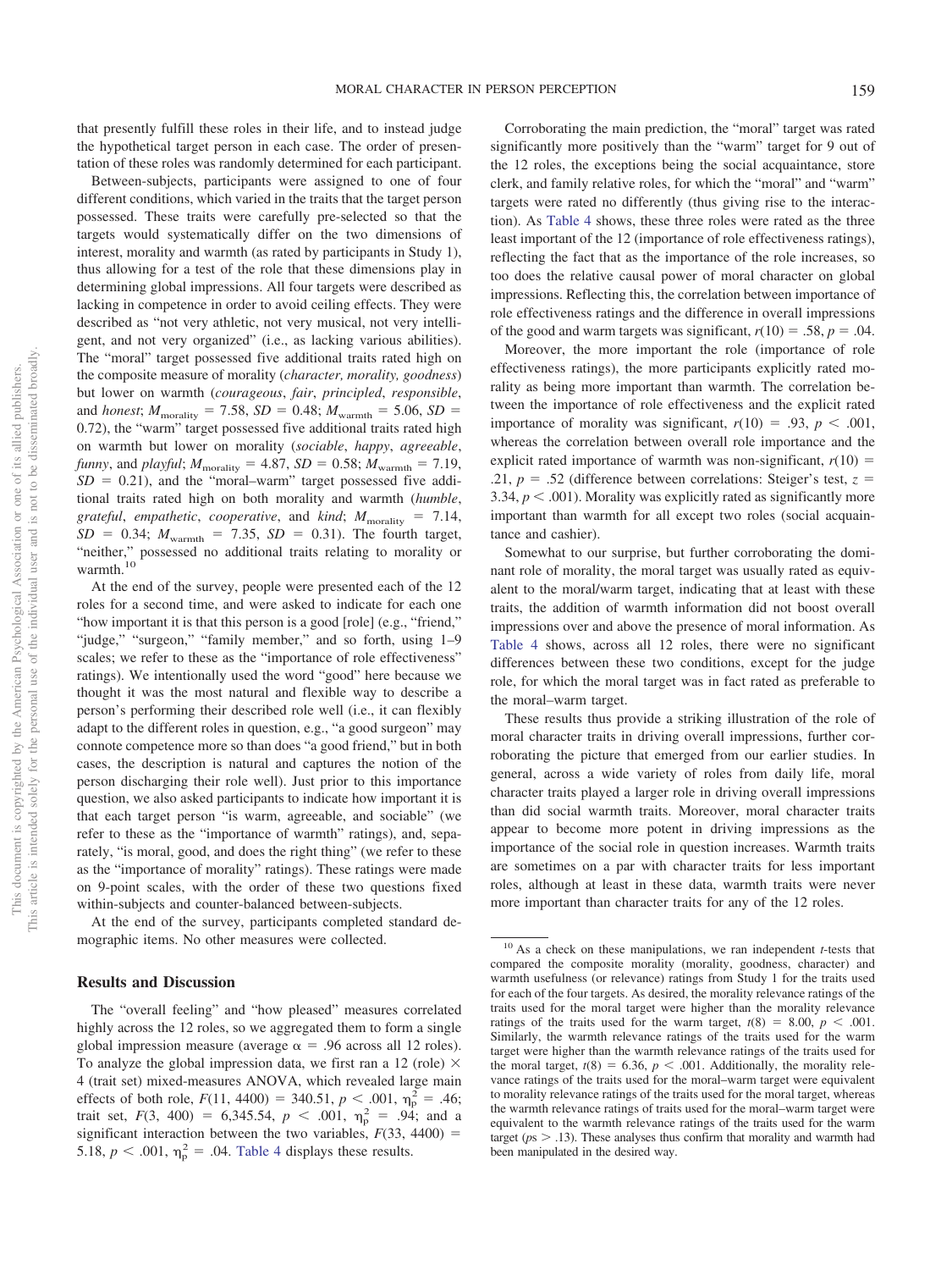<span id="page-12-0"></span>Table 4

|                                |                                | Trait condition                |                  |                         |                   |  |  |
|--------------------------------|--------------------------------|--------------------------------|------------------|-------------------------|-------------------|--|--|
| Role                           | Moral-warm                     | Moral                          | Warm             | Neither                 | Importance rating |  |  |
| Surgeon                        | $20.56$ , $(22.71)$            | $23.53$ , $(21.51)$            | $12.40b$ (18.18) | $9.71b$ (15.07)         | 8.77 (0.68)       |  |  |
| Long-term romantic partner     | 61.30, (24.62)                 | $58.56$ , $(25.93)$            | $48.80b$ (24.96) | 34.22, (28.34)          | 8.66(0.77)        |  |  |
| Daughter's fiancé              | 60.03, (21.78)                 | 59.02, (20.43)                 | $47.98b$ (21.92) | 26.23(22.58)            | 8.62(0.84)        |  |  |
| Judge                          | $48.27h$ (28.13)               | 57.64, (25.63)                 | 29.98, (25.14)   | $18.62_{\rm d}$ (19.53) | 8.56(0.96)        |  |  |
| Child's primary school teacher | 46.44, (26.16)                 | 44.18, (23.09)                 | $31.74b$ (21.85) | 18.85, (17.03)          | 8.47(0.93)        |  |  |
| Parent                         | $78.33$ <sub>2</sub> $(19.49)$ | 75.53, (17.18)                 | $67.12b$ (21.96) | $57.14_c(28.38)$        | 8.40 (0.98)       |  |  |
| Close friend                   | 76.94, (16.20)                 | 74.42, (17.92)                 | $67.20h$ (20.35) | 53.59 (22.39)           | 8.04(1.15)        |  |  |
| Boss/supervisor                | 60.99, (21.64)                 | 61.12, (22.63)                 | $46.19b$ (24.60) | 25.78, (20.49)          | 7.81(1.26)        |  |  |
| Coworker                       | $57.13$ <sub>2</sub> $(20.74)$ | $53.28$ <sub>2</sub> $(20.58)$ | $41.68b$ (21.62) | 27.66(19.43)            | 7.52(1.34)        |  |  |
| Family relative                | $78.05$ , $(19.00)$            | 76.45, (16.67)                 | 72.49, (18.55)   | $55.37h$ (21.84)        | 6.74(1.62)        |  |  |

*Mean Ratings (and Standard Deviations) of Overall Impression of Each Target by Role and Trait Condition in Study 5, Displayed in Descending Order of Rated Importance of Role Effectiveness*

*Note*. Within rows, values with non-equivalent subscripts are significantly different at  $p < .05$ , according to Tukey's honestly significant difference tests. Highest mean value(s) for each target are bolded. The simple effect of trait condition was significant for all 12 targets ( $Fs > 11.33$ ,  $ps < .001$ ).  $N = 404$ .

Cashier at store **71.53a (16.20) 68.02a (20.12) 65.15a (20.38)** 47.60b (16.94) 6.37 (1.97) Social acquaintance **72.47a (17.32) 70.58a (17.79) 66.14a (20.84)** 46.20b (20.31) 6.04 (1.74)

# **Study 6: Pitting Moral Character Against Warmth at the Trait Level**

Study 6 was similar to Study 5 except that, as in Study 4, we explicitly pitted character against warmth, this time at the trait level.

#### **Method**

This document is copyrighted by the American Psychological Association or one of its allied publishers. This article is intended solely for the personal use of the individual user and is not to be disseminated broadly.

This document is copyrighted by the American Psychological Association or<br>This article is intended solely for the personal use of the individual user and is n

not to be disseminated broadly one of its allied publishers.

> Participants. Participants were 405 (229 men, 176 women,  $M_{\text{age}}$  = 32.66 years, *SD* = 11.39) American adults who participated in the study on Amazon's Mechanical Turk in exchange for payment. Because Studies 5 and 6 were run close together in time, individuals who had participated in Study 5 were excluded from participating in Study 6.

> **Design, materials, and procedure.** We used the same 12 roles used in Study 5, which were again presented within-subjects. Between-subjects, participants were assigned to read about one of four different social targets, who each varied in the traits they possessed. Once again, we crossed moral and warmth traits, but this time we described the presence of both positive and negative traits. The "moral–warm" target possessed five positive moral character traits that differed slightly from those used in Study 5 (*courageous*, *principled*, *dedicated*, *reliable*, and *honest*),  $M_{\text{morality}} =$ 7.37, *SD* = 0.60;  $M_{\text{warm}}$  = 4.89, *SD* = 0.48, as well as five positive warmth traits, which were the same as those used in Study 5 (sociable, happy, agreeable, funny, and playful),  $M_{\text{morality}} =$ 4.87,  $SD = 0.58$ ;  $M_{\text{warmth}} = 7.19$ ,  $SD = 0.21$ . The "immoral-cold" target possessed five negative character traits, that were the antonyms of the good traits (*cowardly*, *undedicated*, *unprincipled*, *irresponsible*, and *dishonest*),  $M_{\text{morality}} = 6.43$ ,  $SD = 1.19$ ;  $M_{\text{warmth}}$  = 4.78, *SD* = 1.15, as well as five traits that indicated coldness, again the antonyms of the warmth traits (*unsociable*, *sad*, *disagreeable*, *humorless*, and *serious*),  $M_{\text{morality}} = 4.77$ ,  $SD =$ 1.15;  $M_{\text{warmth}} = 6.19$ ,  $SD = 0.56$ . The "moral-cold" target possessed the five positive moral character traits and the five cold traits, while the "immoral–warm" target possessed the five negative character traits and the five warm traits. $11$

Participants responded to the same dependent variables as were used in Study 5.

## **Results**

As in Study 5 we collapsed the "overall feeling" and "how pleased" items to form a single global impression measure (average  $\alpha$  = .97 across all 12 roles). To analyze the global impression data, we first ran a 12 (role)  $\times$  2 (morality)  $\times$  2 (warmth) mixed-measures ANOVA, which revealed effects of role, *F*(11, 4411) = 39.38,  $p < .001$ ,  $\eta_p^2 = .09$ ; morality,  $F(1, 401) =$ 1,464.82,  $p < .001$ ,  $\eta_p^2 = .79$ ; and warmth,  $F(1, 401) = 478.54$ ,  $p$  < .001,  $\eta_p^2$  = .54. The three two-way interactions were all significant, as was the three-way interaction. Theoretically, the most important of these interactions were the two-way interactions between role and morality,  $F(11, 4411) = 74.92$ ,  $p < .001$ ,  $\eta_p^2 =$ .16, and between role and warmth,  $F(11, 4411) = 51.43$ ,  $p < .001$ ,  $\eta_p^2$  = .13, both of which indicate the shifting impact of both morality and warmth across different social roles. [Table 5](#page-13-0) displays these results.

Consistent with the results of Study 4, the "moral– cold" target was rated significantly more positively than the "immoral–warm" target for 9 out of the 12 roles, the exceptions being the social acquaintance, store clerk, and close friend roles, for which these two targets were rated equally. Moreover, two of these three roles were once again rated as the least important of the 12 roles

<sup>&</sup>lt;sup>11</sup> As in Study 5, we ran independent *t*-tests that compared the aggregated morality and warmth usefulness (or relevance) ratings from Study 1 for the traits used for each of the four targets. As desired, the morality relevance ratings of the moral traits were higher than the morality relevance ratings of the warm traits,  $t(8) = 6.67$ ,  $p < .001$ , whereas the warmth relevance ratings of the moral traits were lower than those of the warm traits,  $t(8) = 9.72$ ,  $p < .001$ . Similarly, the morality relevance ratings of the immoral traits were higher than those of the cold traits,  $t(8) = 3.22$ ,  $p =$ .012, whereas the warmth relevance ratings of the cold traits were higher than those of the immoral traits,  $t(8) = 2.45$ ,  $p = .040$ . These analyses thus confirm that morality and warmth had been manipulated in the desired way.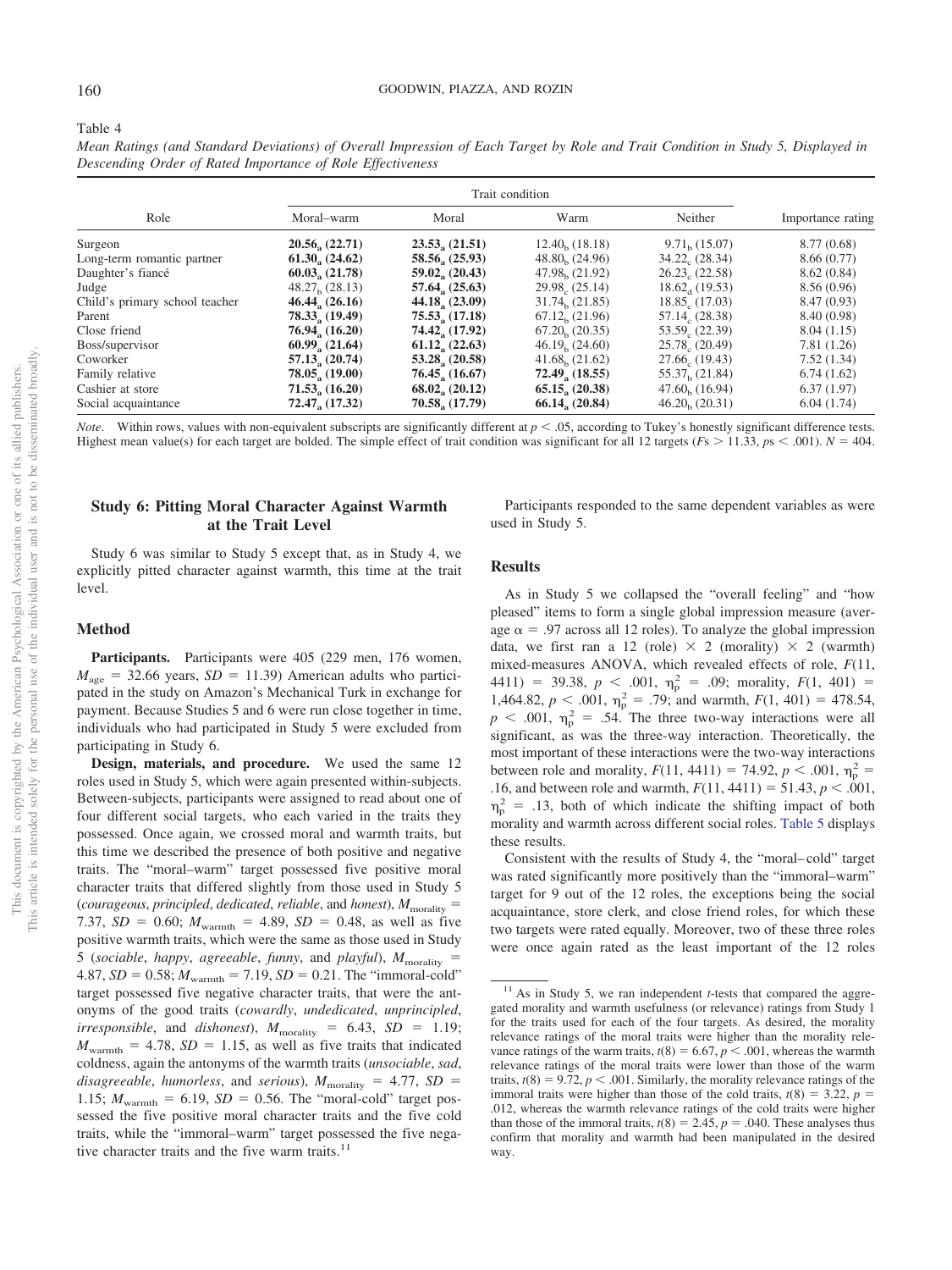<span id="page-13-0"></span>

| ۰,<br>× |  |
|---------|--|
|---------|--|

| Role                           | Moral-warm     | Moral-cold       | Immoral-warm     | Immoral-cold              | Importance rating |
|--------------------------------|----------------|------------------|------------------|---------------------------|-------------------|
| Surgeon                        | 82.07, (16.90) | $74.01b$ (20.56) | $10.11_c(16.63)$ | 10.81, (18.68)            | 8.75(0.81)        |
| Long-term romantic partner     | 94.99 (8.45)   | $32.09b$ (22.12) | 23.79(22.13)     | $8.68_{\rm d}$ (13.85)    | 8.67(0.82)        |
| Daughter's fiancé              | 92.08, (11.57) | $38.47h$ (20.82) | 14.79(18.37)     | $5.49_{\rm d}$ (8.92)     | 8.59(0.97)        |
| Judge                          | 80.30, (19.88) | $69.92b$ (22.12) | $12.99c$ (19.30) | 9.10(12.85)               | 8.59(0.95)        |
| Parent                         | 92.61, (10.01) | $47.23h$ (21.31) | 34.39(22.71)     | $20.41_{\text{d}}(20.35)$ | 8.52(0.89)        |
| Child's primary school teacher | 91.38 (10.44)  | $44.72b$ (22.49) | 20.14, (22.83)   | $9.02_{\text{d}}(12.10)$  | 8.50 (0.88)       |
| Close friend                   | 94.00(9.04)    | $40.39b$ (21.60) | $38.46b$ (24.27) | 17.05, (15.82)            | 8.08(1.16)        |
| Boss/supervisor                | 87.61, (13.61) | $44.91b$ (19.16) | 25.08, (23.46)   | $11.47_{\rm d}$ (12.33)   | 7.90(1.17)        |
| Coworker                       | 88.98 (11.20)  | $46.68b$ (19.11) | 27.52, (21.92)   | $14.89_{4} (14.10)$       | 7.37(1.49)        |
| Family relative                | 90.55, (11.77) | $46.69b$ (18.08) | 40.10(20.85)     | $24.09_{\rm d}$ (18.46)   | 6.51(1.85)        |
| Cashier at store               | 82.23, (15.98) | $47.63b$ (21.68) | $46.86b$ (24.53) | 28.48, (18.50)            | 6.35(2.12)        |
| Social acquaintance            | 88.43, (12.09) | $42.91b$ (17.58) | $40.70h$ (22.43) | 22.78, (18.36)            | 5.91(1.93)        |

*Mean Ratings (and Standard Deviations) of Overall Impression of Each Target by Role and Trait Condition in Study 6, Displayed in Descending Order of Rated Importance of Role Effectiveness*

*Note*. Within rows, values with non-equivalent subscripts are significantly different at  $p < .05$ , according to Tukey's honestly significant difference tests. The simple main effect of trait condition was significant for all 12 targets ( $Fs > 122.02$ ,  $ps < .001$ ).  $N = 405$ .

(importance of role effectiveness ratings), thus suggesting that morality was valued to a greater extent as role importance increased. Indeed, corroborating this notion, the correlation between the importance of role effectiveness ratings and the difference in impressions of the moral-cold and immoral–warm targets was significant,  $r(10) = .58$ ,  $p = .05$ . The correlation between the importance of role effectiveness and participants' explicit ratings of the importance of morality was also significant,  $r(10) = .98$ ,  $p < .001$ , whereas the correlation between the importance of role effectiveness and the explicit importance of warmth was nonsignificant,  $r(10) = .28$ ,  $p = .38$  (difference between correlations: Steiger's test,  $z = 4.13$ ,  $p < .001$ ). Morality was rated as significantly more important than warmth for all roles except one (close friend). Not surprisingly given the nature of this study (involving explicit mention of the presence of negative traits in some conditions), the target that possessed both goodness and warmth traits was rated most positively across all 12 roles.

These results thus further demonstrate the potency of moral character traits in driving global impressions. For three quarters of the social roles we investigated, having positive moral character traits but being cold led to a more favorable overall impression than did being warm but having negative character traits. While character thus appears dominant in the formation of impressions of the targets we investigated, warmth plays an increasing role as the importance of the role in question declines. But even for these less important roles, warmth does not trump character.

In sum, the experimental data provided by Studies 4 – 6 provide clear-cut causal evidence that moral character traits have a greater impact on global impression formation than do warmth traits.

#### **Study 7: Character Conveyed Through Obituaries**

In order to extend these results further, in our next and final study, we aimed to explore these ideas in a more naturalistic context, by examining obituaries. Examining obituaries allowed us to investigate two main hypotheses. First, we hypothesized that moral character information should be more prominent in obituaries than is social warmth information—that is, stronger impressions will be conveyed about moral character than about warmth.

Second, we hypothesized that the moral character information contained in obituaries should play a stronger role in predicting the overall impressions that people form of deceased individuals than does the social warmth information.

## **Method**

Participants. The participants were 1,289 (630 men, 659) women) individuals residing in the United States ( $M_{\text{age}} = 32.77$ years,  $SD = 11.14$ ) recruited through Amazon's Mechanical Turk system in exchange for monetary compensation.

#### **Materials and procedure.**

*Selection of the obituaries.* Two hundred and fifty "notable deaths" obituaries published and archived online in the *New York Times* [\(www.nytimes.com/pages/obituaries/index.html\)](http://www.nytimes.com/pages/obituaries/index.html) between June 30, 2009, and June 6, 2012, were selected for analysis. The archive dates as far back as 2007. Starting with the most recent entry at the time of data collection (June 6, 2012), we sampled every entry in reverse chronological order until 250 obituaries (a number we had preset) were selected from the archive. The set included adult decedents of both genders (193 men, 57 women), and a wide range of nationalities and ethnicities (only individuals who have achieved a minimum level of national or international renown are included in the archive). We selected the notable death obituary archive, as opposed to other, publicly accessible archives (e.g., paid death notices in the local newspaper), primarily because of its content-rich, narrative descriptions of the deceased individuals, which usually include quotes from the deceased person's family and friends, and discussion of the deceased person's personality, social life, accomplishments, hobbies, career, etc. Detailed impressions of this sort are not typically conveyed in other obituary notices, which are much more concise. The length of each obituary ranged from 2 to 9 single-spaced Word document pages  $(M = 3.78$  pages, mean words per obituary  $= 1,449$ .

By selecting an archive that offered a content-rich description of the deceased individuals, we were able to ensure that extensive impressions were conveyed of each person. One limitation of our approach, however, was that the archive contained only those individuals who had achieved a notable level of renown or success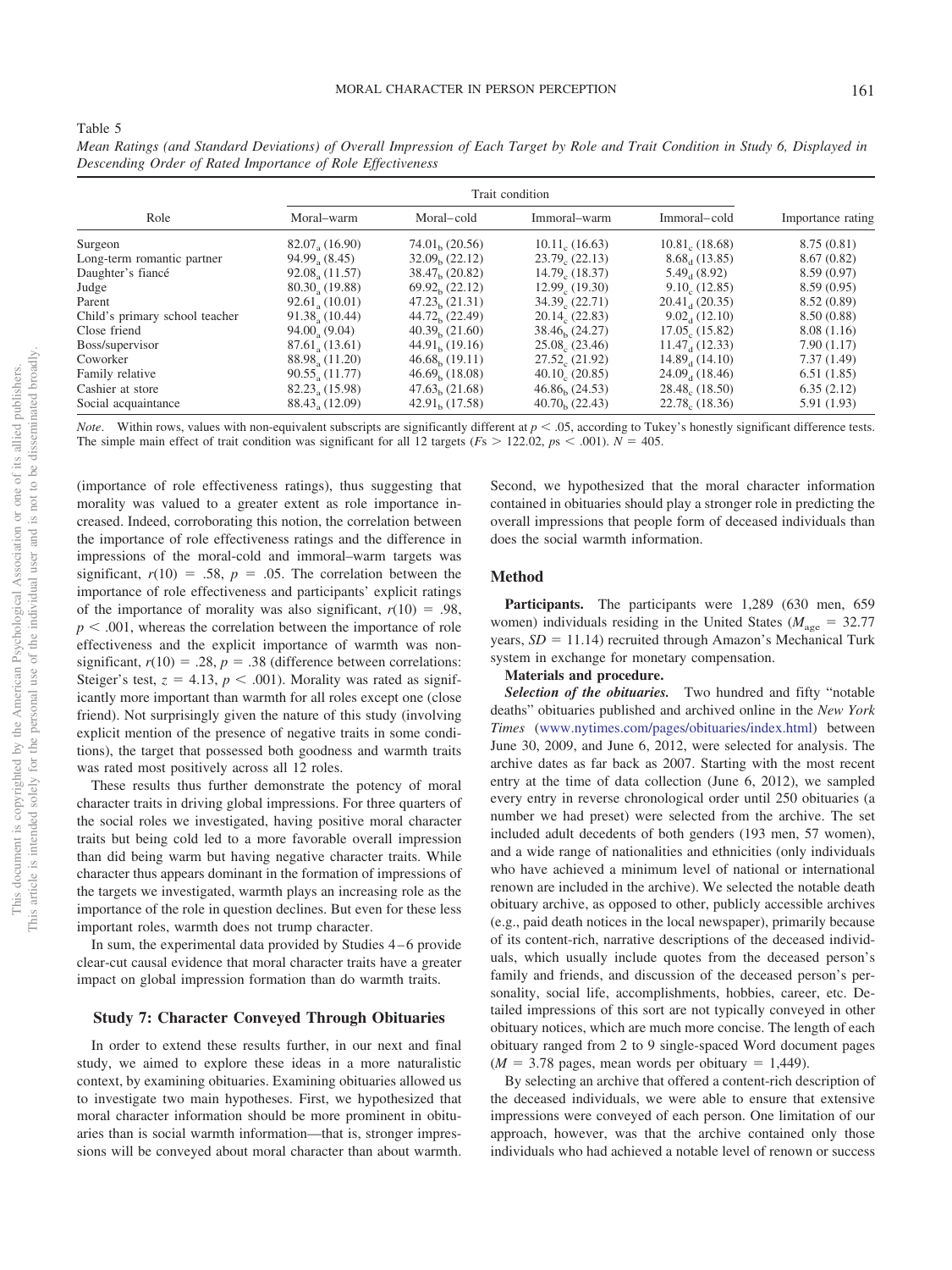during their lifetime. This may result in our results somewhat over-estimating the role of ability/ competence information in impression formation, particularly given the larger role that such information played in impressions of US presidents in Study 3. We judged this an acceptable limitation, however, given that we did not expect that this would change the relative importance of character and warmth information, which was our primary interest.

*Coding of the obituaries.* Two research assistants who were blind to the purpose of the study, and its hypotheses, read each of the 250 obituaries (it took approximately 15–20 min to read each one), and rated each one on four measures. The first three measures assessed the degree to which the rater gained an impression of the deceased person's (1) abilities or lack of abilities, (2) moral character or immoral character, and (3) social warmth or coldness. Specifically, each coder rated the extent to which the obituary gave her an impression of the deceased person's (a) "achievements, abilities, or talents, or lack of achievements, abilities, or talents"; (b) "moral or immoral character (i.e., gave the impression that the person was, for instance: *kind-unkind, honest-dishonest, loyaldisloyal, just-unjust, generous-greedy, respectful-disrespectful, etc.*)"; and (c) "friendliness, sociability, or warmth, or unfriendliness, unsociability, or coldness (i.e., gave the impression the person was, for instance: *friendly– unfriendly, warm– cold, sociable– unsociable, gregarious–shy, happy–sad, extroverted– introverted, etc.*)." Example trait-pairs were included in the latter two cases to help the rater differentiate these categories. All three measures were rated on scales ranging from 1 (*Not at all*) to 9 (*To a great extent*). The obituaries did not always portray the deceased individuals' abilities, personality, or character in a positive light. Thus, for each of the three measures, the coder also indicated whether the impression that they gained of the person's abilities, moral character, or friendliness/warmth was mostly positive, negative, or neutral (i.e., "neutral" indicated no distinct impression about this dimension of the person, either because no information was given, or because the positive and negative information exactly balanced out). The final measure in the coding procedure assessed the coder's overall impression of the deceased person, on a scale ranging from  $-5$  (*Extremely negative*), 0 (*Neutral*), to  $+5$ (*Extremely positive*). The coder also noted whether or not they had any knowledge of the deceased individual prior to reading their obituary.

*Global impressions.* The Mechanical Turk participants were each randomly assigned three obituaries to read carefully, from among 235 of the 250 obituaries. Fifteen of the obituaries were omitted from this phase of assessment prior to the launch of the study; these omitted obituaries were substantially longer than the others, owing to the fact that the targets were highly celebrated or despised, for example, Steve Jobs, Osama bin Laden, Col. Muammar el-Qaddafi. We did not want to include the obituaries of such highly renowned individuals simply because people likely had strong, preconceived impressions of such individuals which were unlikely to be affected by the information conveyed in the obituary, and because the obituaries themselves were very long.

Participants gave their overall impression of the deceased person, based on their reading of the obituary, on a scale ranging from  $-7$  (*Extremely negative*), 0 (*Neutral*), to  $+7$  (*Extremely positive*). This resulted in each obituary being rated by between 12 and 21 raters  $(M = 16.43)$ . Participants were (mechanically) required to spend a minimum of 2.5 min reading each obituary. Afterwards, they made their overall impression rating, along with three other measures designed to spur thoughtful reading of the obituary ("Did you have a prior impression of this person before you read the obituary just now?"; "What was the most noteworthy aspect of this person's life?"; "In one sentence, how would you describe this person?"). Participants were informed beforehand that they would be asked to answer questions of this sort. We also included a quality control measure at the end of the survey, embedded within other demographic questions, designed to assess how carefully participants paid attention to the survey materials—participants were instructed to respond "Not at all carefully" to a question asking about how carefully they had been paying attention, as means of indicating that they had in fact been paying attention (we did not employ attention checks in any of the prior studies). Thus, we report below our analysis both with the entire sample and with the adjusted sample  $(N = 1,160)$ , after elimination of individuals who responded incorrectly to this measure.

## **Results**

Our first hypothesis pertained to the extent to which ability, moral character, and warmth impressions were conveyed by the obituaries. To examine this, we compared the coders' mean ratings of the extent to which each obituary conveyed an impression about each of these dimensions  $(1 = Not at all, 9 = To a great extent).$ On each of these dimensions, the coders showed acceptable interrater reliabilities: moral character, *ICC* (average measures) = .71; warmth, *ICC* (average measures)  $= .53$ ; and ability, *ICC* (average  $measures = .62$ , and so we thus collapsed their ratings together to form three separate composite indices.<sup>12</sup> Overall, the obituaries conveyed impressions about ability  $(M = 7.28)$ , to a greater extent than they conveyed impressions about either moral character,  $M =$  $4.93, t(249) = 14.69, p < .001$ , or warmth,  $M = 2.93, t(249) =$ 37.59,  $p < .001$ . As noted previously, this is perhaps not surprising, given that the obituaries were of notable individuals, which likely inflates the relative prominence of ability information within them. Nonetheless, supporting the first main prediction, the obituaries conveyed impressions about moral character to a greater extent than they conveyed impressions about warmth,  $t(249)$  = 12.08,  $p < .001$ . Thus, the importance of moral as opposed to warmth information in person perception is reflected once again in these results. Moral character impressions are conveyed more prominently in summary accounts of people's lives than are impressions of social warmth.

We next examined the second hypothesis, concerning the extent to which the overall impressions of each person formed by the Mechanical Turk raters were predicted by the impressions conveyed about the deceased individuals' morality, warmth, and ability, as scored by our independent coders. To create a valenced indicator of the extent to which each obituary conveyed an impression of these dimensions, for each obituary, we multiplied the coders' two ratings together for each dimension (strength of impression conveyed on the dimension  $\times$  whether the impression was positive:  $+1$ , negative:  $-1$ , or indeterminate: 0). As before,

<sup>&</sup>lt;sup>12</sup> Although these ICC values were somewhat lower than the standardly accepted benchmark (0.70), values between 0.40 and 0.75 have been described as falling within the "fair to good" range of measurement reliability [\(Fleis, 1986,](#page-18-14) p. 7).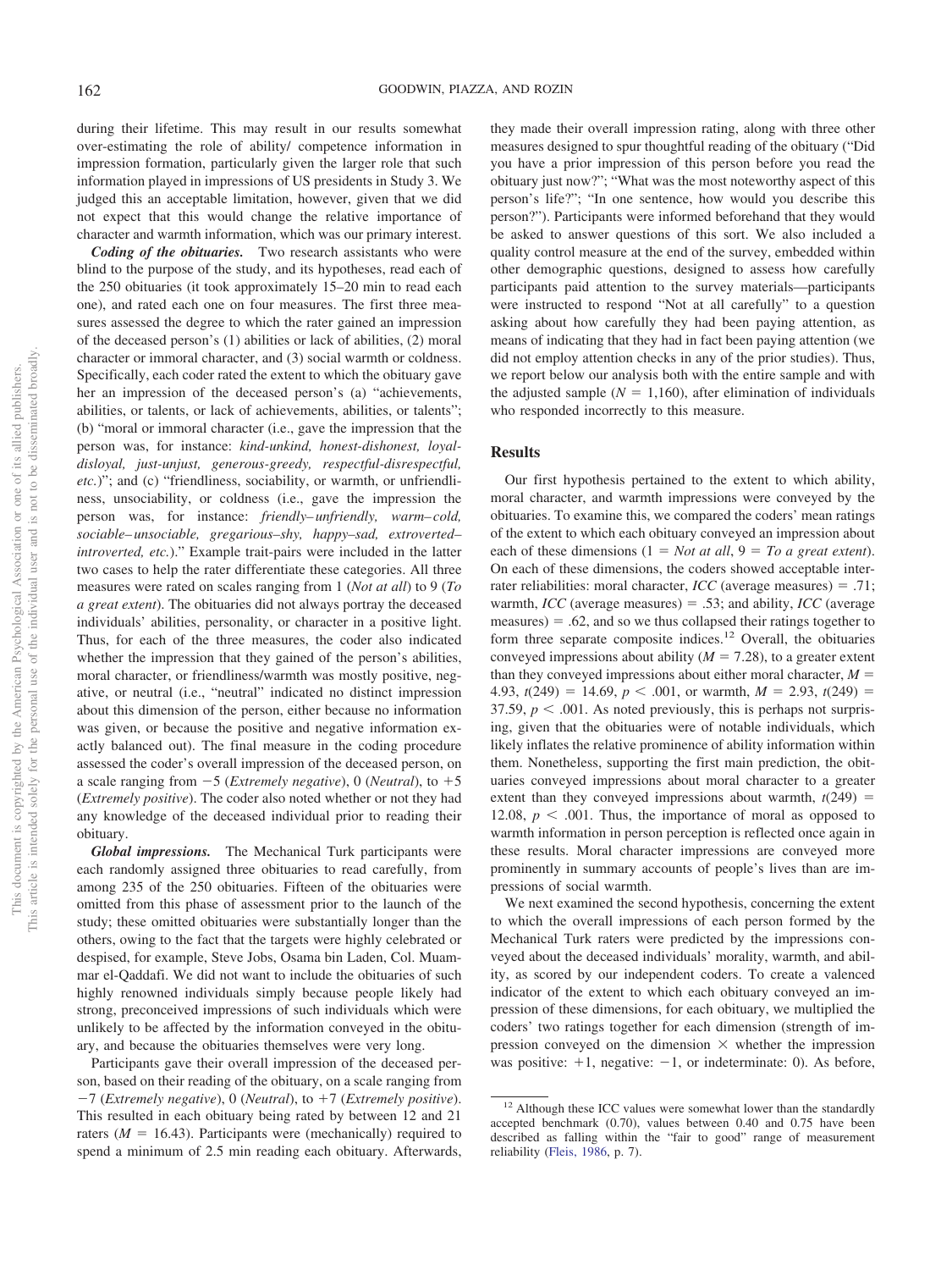the coders showed acceptable inter-rater reliabilities for these measures: moral character, *ICC* (average measures) = .74; warmth,  $\textit{ICC}$  (average measures) = .51; and ability,  $\textit{ICC}$  (average  $measures) = .69$ , and so we thus collapsed their ratings together to form three separate composite indices. We then entered these scores as predictors in a regression analysis predicting the MTurker's overall impression scores. The overall  $R^2$  resulting from this analysis was moderate (.51), and each predictor contributed unique variance. Corroborating earlier results, the overall effect of morality impressions,  $\beta = .39$ ,  $t(231) = 8.21$ ,  $p < .001$ , was larger than that of warmth impressions,  $\beta = .15$ ,  $t(231) = 3.04$ ,  $p = .003$ , though, perhaps not surprisingly, similar to the effect of ability impressions,  $\beta = .44$ ,  $t(231) = 9.15$ ,  $p < .001$ .<sup>13</sup> When comparing the first-order correlations directly, the correlation between morality impressions and global impressions,  $r(233) = .53$ , was reliably larger than the correlation between warmth impressions and overall impressions,  $r(233) = .33$  (Steiger's test,  $z = 2.91$ ,  $p = .003$ ), though no different from the correlation between ability impressions and overall impressions ( $z = 0.72$ ,  $p = .47$ ).

Two possible mechanisms might explain the greater predictive power of moral character information compared with social warmth information. Consistent with our earlier results, it could be that morality impressions are more potent than warmth impressions in driving global impressions. Another possibility is that because the obituaries contained more information about morality than warmth, this greater information partly accounted for the superior predictive power of moral information.

To examine this issue, we ran follow-up regression and correlational analyses which examined just the coders' categorical valence scores for each of the three dimensions, while excluding their explicit ratings of the strength of the impressions the obituaries conveyed (as these strength of impression ratings constitute a reasonable proxy for amount of information). In this analysis, all three dimensions once again predicted global impressions: moral character,  $\beta = .46$ ,  $t(231) = 8.84$ ,  $p < .001$ ; ability,  $\beta = .31$ ,  $t(231) = 6.09, p < .001$ ; and warmth,  $\beta = .12, t(231) = 2.31, p =$ .02. And, as before, the correlation between moral character valence and global impressions,  $r(233) = .55$ , was reliably larger than the correlation between warmth valence and overall impressions,  $r(233) = .33$  (Steiger's test,  $z = 3.37$ ,  $p < .001$ ). Because this analysis excludes explicit information about the strength of the coders' impressions, it suggests that the predictive power of moral information does not result solely from differences in the amount of information present.

This analysis cannot entirely preclude the possibility that systematic differences in the information contained in the obituaries affected the predictive power of the coders' assessments of valence. To control for this possibility, we ran additional partial correlations between the valence scores and global impressions, controlling for the strength of our coders' impressions about each of the relevant dimensions. These analyses once again revealed a significantly stronger relation between morality and global impressions,  $r(232) = .58$ ,  $p < .001$ , than between warmth and global impressions,  $r(232) = .33$ ,  $p < .001$  (difference between correlations: Steiger's test,  $z = 3.86$ ,  $p < .001$ ). These analyses therefore suggest that a qualitative difference between morality and warmth information, and not just a quantitative difference in the amount of this information conveyed by the obituaries, at least partly accounts for the superior predictive power of moral information.

In sum, these obituary data provide further support for the important role that moral character information plays in person perception. Whereas existing two-dimensional models of person perception do not posit that moral information should have any special status over and above social warmth information, the present results indicate that it clearly does. Morality information was more strongly conveyed than warmth/sociability information in the present set of obituaries. Moreover, morality information played a more important role in predicting overall impressions of the individuals described in these obituaries than did social warmth information. These results thus extend and confirm the experimental results reported earlier.

## **General Discussion**

Moral character information powerfully determines the overall impression we form of another person with whom we have or expect to have an important or meaningful relationship. This idea has been suggested by prior research, but it has not been comprehensively investigated prior to our studies. One correlational study (Study 3), three experimental studies (Studies  $4-6$ ), and one study using a naturalistic setting (Study 7), all clearly showed the importance of moral character information in global impression formation, which is arguably the most important dependent variable of interest in person perception research. Moreover, additional correlational evidence in Study 2 further demonstrated the importance of moral character information to several other aspects of person perception. In addition to being highly desirable (in both others and in the self), moral character information is also seen as important for identity (e.g., moral character information is seen as particularly fundamental to identity, and especially independent of contextual influence), as well as to perceptions of trait controllability and responsibility (e.g., people are perceived to have greater control over their moral character traits, and greater responsibility for them). Study 7 provided an ecologically valid assessment of the relevance of moral character information to person perception by showing that moral character information frequently appears in obituaries, and that this information is a primary predictor of the resulting impressions that people form from those obituaries. Thus, overall, this evidence provides a comprehensive indication of the importance of moral character information to person perception and evaluation.

Throughout this investigation, we paid particular attention to contrasting moral character information with social warmth information, owing to the fact that social warmth has been strongly emphasized in recent theorizing as one of the two fundamental dimensions of person perception (see, e.g., [Fiske et al., 2007\)](#page-18-5). The warmth dimension in such two-dimensional models is typically considered as primary and more fundamental than the competence dimension [\(Fiske et al., 2007\)](#page-18-5), that is, warmth judgments are thought to carry more weight in other-person evaluations.

However, current two-dimensional models do not make a distinction between warmth traits that are highly relevant to moral

<sup>&</sup>lt;sup>13</sup> This same pattern also held when excluding the 15 obituaries describing individuals that either one or both of the two coders knew of before rating the obituaries, when excluding global impression ratings from the 129 Mechanical Turk participants (10%) who failed the attention check, and when performing both of these exclusions simultaneously.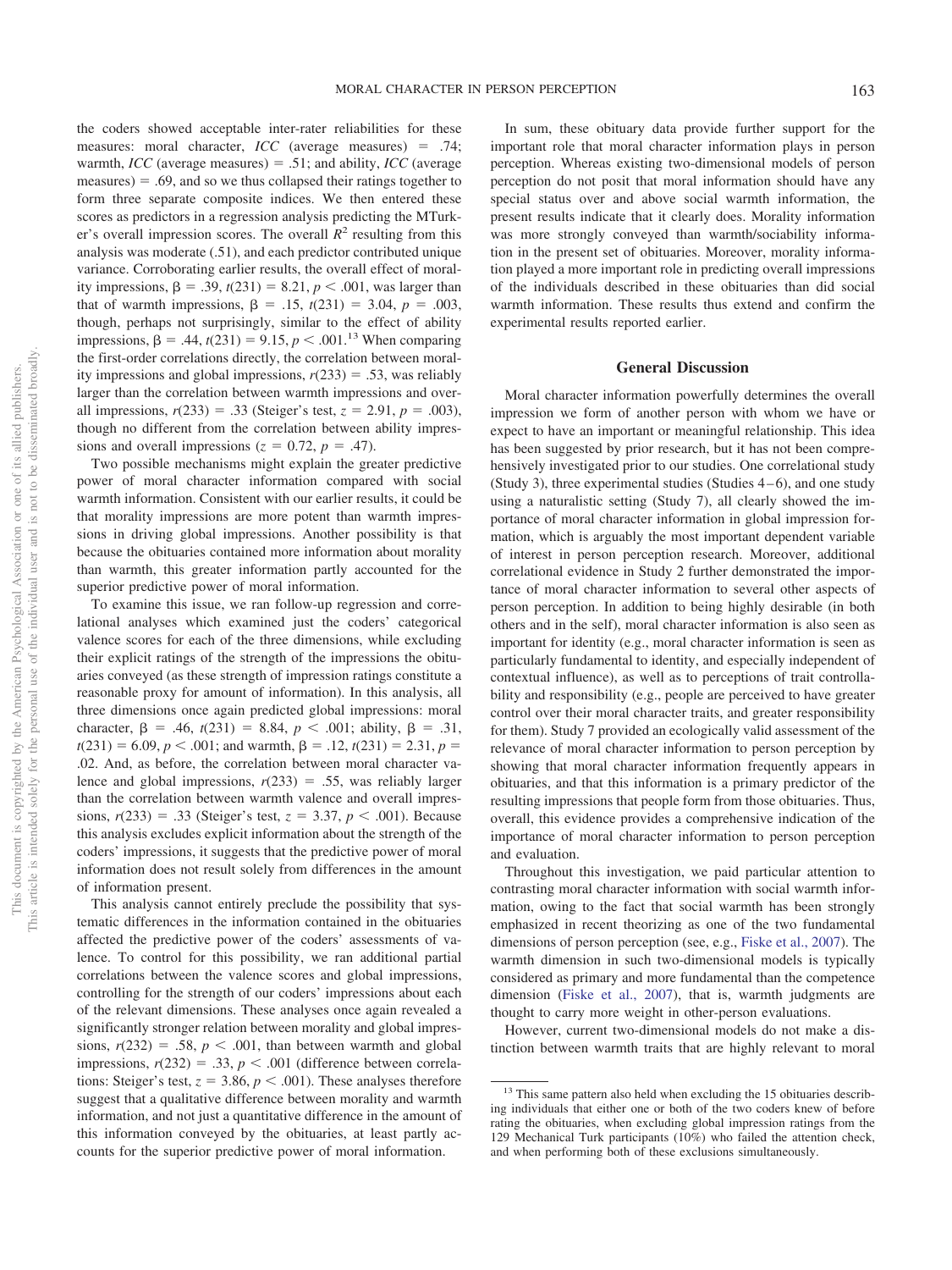character and those that are not, and instead, simply agglomerate moral character traits within the warmth dimension. Prototypically moral character traits, such as kindness, honesty, and trustworthiness, are thus treated merely as examples of social warmth traits, as if they were on a par in importance with traits that convey social warmth information in a "purer" form, that is, without also strongly conveying information about moral character, that is, traits such as friendliness, agreeableness, good-naturedness, and good humor. In this respect, the following remarks by [Cuddy et al.](#page-18-7) [\(2008\)](#page-18-7) are telling: "Many different labels describe what boil down to virtually the same two dimensions. Our warmth scales have included good-natured, trustworthy, tolerant, sincere, and friendly" (p. 67). Here, it is clear that trustworthy, tolerant, and sincere (highly morally relevant traits) are being treated as part of the same cluster of traits that includes friendliness and good-naturedness (less morally relevant traits). Because our theorizing stresses the central role of moral character, it therefore seemed imperative to contrast the importance of moral character information with that of social warmth.

And, as our studies consistently showed, moral character is separate from warmth, it more strongly determines global impressions than does warmth, and it more strongly relates to a variety of fundamental trait properties (e.g., fundamentalness to identity, desirability, controllability) than does warmth. Of course, this does not mean that warmth and character are entirely orthogonal. Indeed, our data show that they are related, which is consistent with past theorizing that warmth is at least somewhat character relevant (e.g., [Hardy et al., 2011;](#page-19-19) [Smith et al., 2007;](#page-19-20) [Walker & Hennig,](#page-19-21) [2004;](#page-19-21) [Walker & Pitts, 1998\)](#page-19-22). Nonetheless, it remains clear from our data that character and warmth are separable constructs, and that character plays a substantially greater role in impression formation.

Thus, from our perspective, while two-dimensional models have had great influence, and have undoubtedly yielded important insights about human social cognition, their under-emphasis of moral character means that they have not provided a fully accurate picture of human social cognition. In making this point, our work thus builds on the insights of previous theorists, particularly [Cot](#page-18-1)[trell et al. \(2007\),](#page-18-1) [Leach et al. \(2007\),](#page-19-3) and [Brambilla et al. \(2011,](#page-18-12) [2012\)](#page-18-11), who have all previously alluded to the idea that moral character might be more important than social warmth information in person perception. However, our work makes this point more comprehensively and definitively than have these prior investigations, in the following ways: Our studies were not limited to only a few aspects of character but instead included a much wider array of moral character traits than have been included in prior studies. Our studies also focused principally on global impression formation, which we regard as the key dependent variable of interest in person perception research. At the same time, our studies also investigated a wider range of dependent variables than have prior studies (particularly Study 2 which investigated many diverse properties of traits). And, unlike much prior research (with some exceptions, including [Abele & Wojciszke, 2007;](#page-18-0) [Wojciszke,](#page-19-2) [Dowhyluk, & Jaworski, 1998\)](#page-19-2), we asked participants for direct assessments of how useful traits would be to judging both moral character and social warmth, and then used these ratings in both data analysis and study design. Thus, rather than imposing any particular conception of moral character on our participants' judgments, we allowed their ratings (from Study 1) to dictate this for

us, in an entirely bottom-up way. The picture that emerges from this empirically driven procedure shows not just that morality and warmth are distinct, but that morality is clearly more important to impression formation and person evaluation than is warmth.

#### **Limitations, Caveats, and Future Directions**

One potential concern with the present work pertains to our focus on contrasting moral character and warmth as opposed to the related notion of communion. Communion has been emphasized in some recent work on two-dimensional models, most notably by Abele, Wojciszke, and their colleagues (see, e.g., [Abele, Uchron](#page-18-9)[ski, et al., 2008;](#page-18-9) [Abele & Wojciszke, 2007;](#page-18-0) [Wojciszke & Abele,](#page-19-16) [2008;](#page-19-16) [Wojciszke, Abele, & Baryla, 2009\)](#page-19-17). And the notion of communion emphasized in these models is arguably closer to the notion of moral character than is the notion of social warmth. For instance, communion has been defined by these theorists in the following terms: "Communion means an orientation to people, a focus on interpersonal contacts and relationships, striving for being included in a community, and for remaining a member of this community" [\(Abele & Wojciszke, 2007,](#page-18-0) p. 754).<sup>14</sup>

Thus, one might reasonably wonder whether the same sharp differentiation in importance for person evaluation (moral charac $ter$   $>$  warmth) would have been observed had we focused primarily on "communion" rather than "warmth." We think it would have been, for the following reasons. First, although the notion of communion does seem closer to the notion of moral character than does social warmth, there is still some divergence at the conceptual level. An orientation to being a communal person, as defined above, could conceivably promote popularity- or inclusion- seeking behaviors, which conflict with the dictates of morality (for instance, *honesty, trustworthiness, fairness, loyalty, promise-keeping*, or even *kindness* in some cases). As a concrete illustration of the divergence between moral character and communion, in Study 1, several traits were rated high on relevance to character, yet relatively lower on relevance to communion (and also warmth). These traits tended to reflect some of the more austere, principle-focused aspects of morality—traits such as *just, fair, principled, responsible, humble, wise, rational, brave, courageous, committed, hardworking, determined, and disciplined, for example (* $M_{\text{character}} = 7.55$ *)* vs.  $M_{\text{communication}} = 5.77$ ,  $t(12) = 12.79$ ,  $p < .001$ .<sup>15</sup> More importantly, like warmth, communion did not predict the various trait properties we assessed in Study 2 as well as did moral character. As the regressions displayed in [Table 1](#page-7-0) indicate, while communion generally did have greater predictive power than did warmth, there was no property for which communion predicted unique variance over and above moral character. In contrast, moral character predicted unique variance in several trait properties over and above

<sup>&</sup>lt;sup>14</sup> However, as we noted earlier, authors from the warmth–competence and communion–agency have tended to conceptualize their approaches as being very similar, particularly in the case of warmth/communion (see, e.g., [Abele, Cuddy, et al., 2008\)](#page-18-10). We chose to focus on distinguishing moral character from warmth rather than communion primarily because of the greater focus on warmth in recent literature.

This difference is also reflected in the correlation between usefulness for judging character and usefulness for judging communion, in Study 1, which though high,  $r(168) = .75$ , was not perfect, and dropped significantly once both valence and usefulness for judging personality were controlled for,  $r(166) = .35$  (difference in correlations,  $z = 9.25$ ,  $p < .001$ ).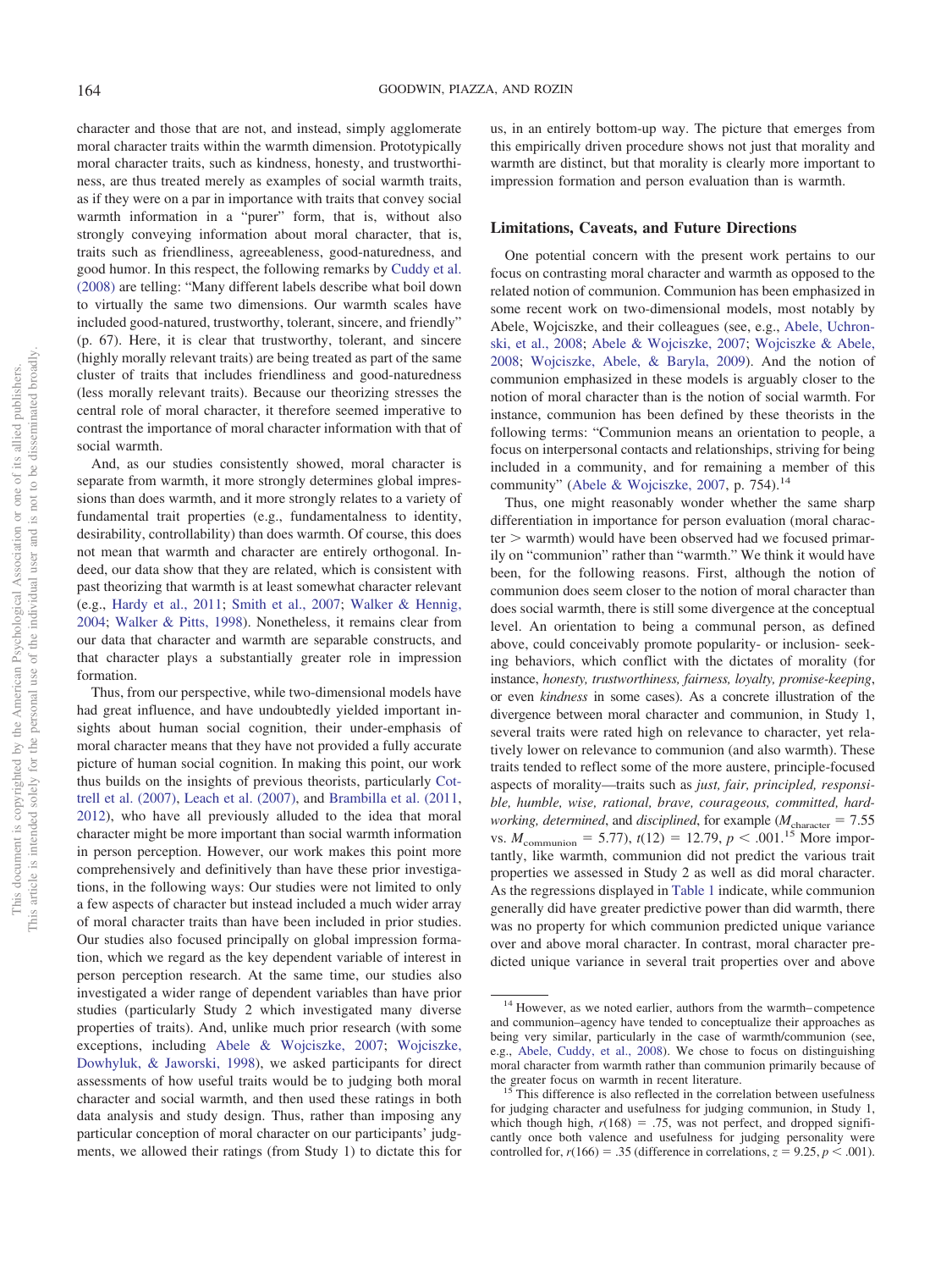communion, namely whether traits were seen as changeable, within the domain of an individual's own responsibility, desirable in a coworker, predictive of life fulfillment, independent of social context (marginal), and as having a later final point of development (marginal). In sum, even models that stress communion over and above warmth likely under-emphasize the predominance of moral character information in person perception, since not all highly morally relevant traits are also especially relevant to communion (and vice versa).

While we have been critical of two-dimensional models, we also wish to emphasize an important area of overlap between those models and our own. The reason why warmth is so important according to two-dimensional models is that warmth information is seen as conveying information about others' intentions toward oneself (e.g., [Cuddy et al., 2008;](#page-18-7) [Fiske et al., 2007\)](#page-18-5). In large part, we agree with this fundamental orientation regarding the importance of determining another person's intentions, particularly insofar as those intentions are relevant to whether that other person is likely to hurt or help oneself or someone one cares about (see also [Wojciszke, Bazinska, & Jaworski, 1998\)](#page-19-1).

However, we are less convinced that another person's social warmth or communion best encapsulates their intentions toward the self, their likelihood of helping or hurting, and more broadly, their likelihood of doing the right or admirable thing. As we have stressed, many traits that are highly relevant to social warmth and/or communion, are judged only moderately relevant to moral character (*sociability, extroversion, friendliness, optimism*, etc. the "pure" warmth traits). As a consequence, we suspect that they are also moderately relevant to judging another person's helpful or harmful intentions toward the self. However, as far as we are aware, no prior studies have asked participants for direct assessments of traits' relevance for judging others' intentions (although see [Abele & Wojciszke, 2007,](#page-18-0) for related measures regarding traits' profitability for the self and for others); this could therefore be a useful task for future research.

Moreover, we also suspect that a trait's relevance as an indicator of others' intentions toward the self, and whether those others are likely to be helpful or harmful, may not tell the whole story of why moral character traits are relevant in person perception. Another person's good moral character may sometimes imply negative consequences for the self. For instance, another person's honesty might redound to our misfortune if that other person is uniquely knowledgeable about the fact that we have acted poorly or immorally, and is able to communicate this information to others. Similarly, a friend's impartiality (and refusal to act nepotistically) might also have negative consequences for us if they control an important outcome that is pertinent to us, such as a job offer or some other beneficial allocation (see, e.g., [Batson, Klein, High](#page-18-15)[berger, & Shaw, 1995\)](#page-18-15). A singular focus on whether this other person is likely to benefit oneself should mean that this person would invariably be judged very negatively in cases in which they act morally, but to our detriment. Yet, we suspect that this might not be the case, and that this other person might even be judged positively in some such cases. This is also an interesting task for future research to explore.

Beyond the reasons why moral character may be important for person perception, several other important questions remain. One important open question concerns how the importance of moral character information should be integrated within existing twodimensional models. One alternative would be to treat moral character information as a particularly important sub-component of the warmth dimension, as has been proposed previously (see, e.g., [Brambilla et al., 2011\)](#page-18-12). This position is most consistent with the current perspective of two-dimensional theorists, who treat morality as a sub-component of warmth (though it is still somewhat divergent in that current two-dimensional models do not stress morality as an especially important sub-dimension). A more radical alternative would be to treat moral character as the true dimension of interest, and not warmth—in other words, inverting the previous idea, and treating warmth as a sub-component of character (cf. [Frimer, Walker, Dunlop, Lee, & Riches, 2011\)](#page-18-16). It would be possible to assimilate existing research within this approach. According to this line of thought, the reason why the warmth dimension has appeared to be so relevant to person perception in past investigations is that it imperfectly indexes the more fundamental dimension of moral character. A still more radical alternative would be to propose that moral character is in fact a third dimension of person perception, separate from both competence and warmth (though of course not totally separate from warmth, as the data from Study 1 indicate).

The present data cannot decisively resolve this issue, yet they do pose some challenges for two-dimensional solutions, because of the divergences these data reveal between character and warmth. Just as there are pure warmth traits that are not judged as being especially relevant to character (e.g., *warm, sociable, extroverted, funny, agreeable, optimistic, happy, enthusiastic*, etc.), there are also moral character traits that are not judged as being highly relevant to warmth (e.g., *honest, trustworthy, principled, just, brave, courageous, loyal, fair, committed, dedicated, reliable, responsible, hard-working*). A proponent of the view that morality and warmth are not separate must therefore explain how such seemingly distinct traits fit together under the same umbrella dimension, despite their being judged quite differently in terms of what they are diagnostic of, and despite their functioning differently as predictors of global impressions.

Given that the present studies show that moral character information is predominant in determining global impressions, a key unresolved question is whether, over and above this, pure warmth information (or perhaps sociability information, see, e.g., [Brambilla et al., 2011,](#page-18-12) [2012\)](#page-18-11) substantially contributes to person perception processes. If so, then it would seem that a three-dimensional model is called for. But if not, a twodimensional model, with morality as the master dimension, and warmth subsumed within it, would seem more accurate. The present evidence is somewhat inconsistent with respect to this issue. Study 3 showed relatively little role for warmth in predicting global impressions, once morality was controlled. Yet, Study 7 showed that global impressions of obituaries were significantly predicted by warmth information once morality had been controlled. And both Studies 5 and 6, which used experimental methods, revealed an effect of warmth separate from that of morality. On balance, we think this suggests that there is some important contribution made by pure warmth information. However, further research is needed to better address this issue, which will most likely require tasks that go beyond global impression formation. For instance, it would be useful to gauge whether morality and warmth information pre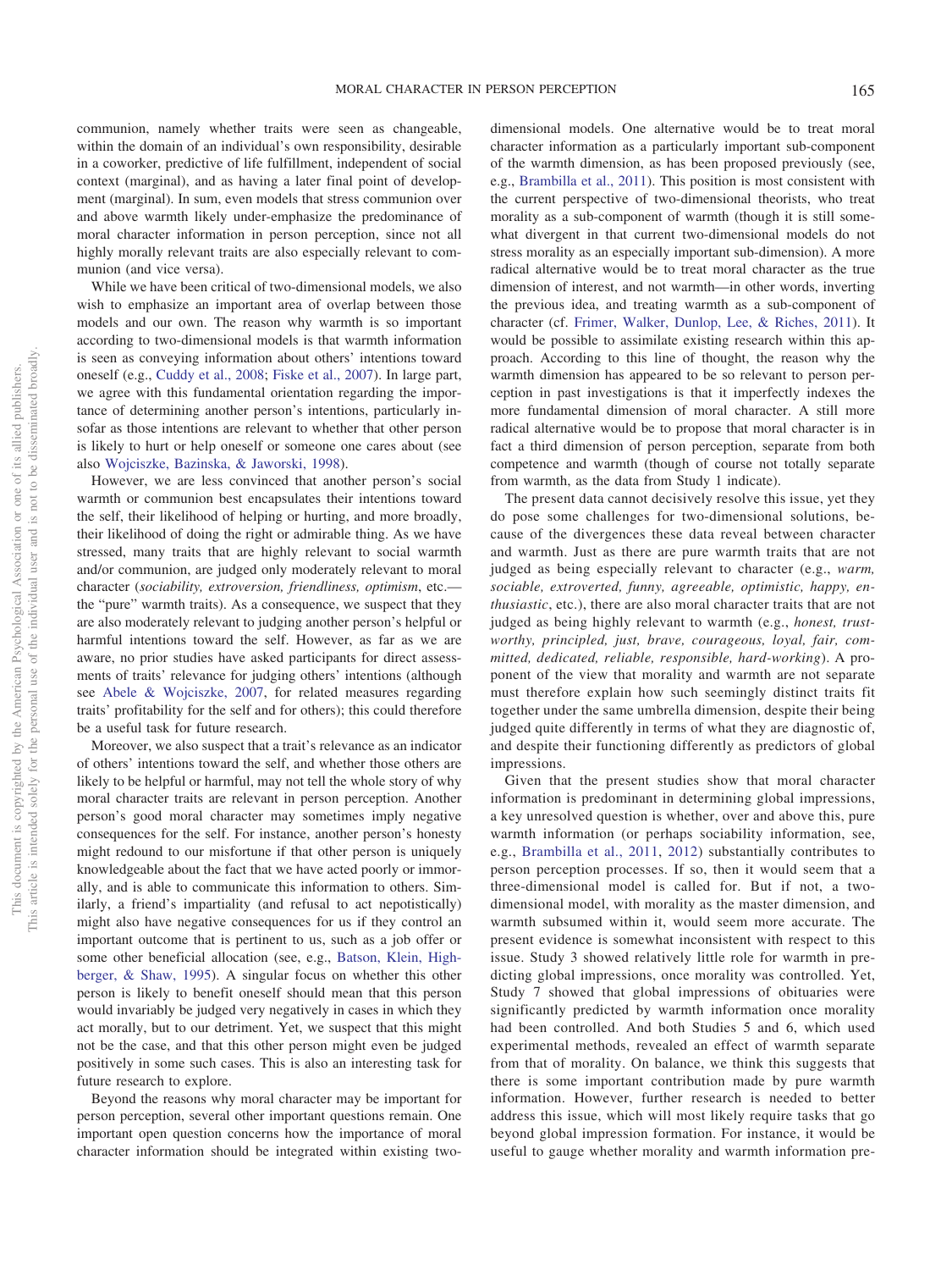<span id="page-18-16"></span>dict different social appraisals and different emotional responses. It would also be useful to explore the degree of orthogonality between morality and warmth more thoroughly. We are therefore currently trying to better resolve this issue [\(Landy, Piazza, & Goodwin, 2013\)](#page-19-27).

Finally, while our studies showed that participants' own gender did not greatly influence the relative causal role of moral information on global impressions (moral information determined global impressions more strongly than warmth for both men and women), we did not investigate whether moral information might be seen as relatively more important as a function of a social *target's* gender. Past research on gender stereotypes suggests that warmth traits, such as being sociable, may be particularly desirable in female targets, whereas agentic traits, such as being dominant, may be more desirable in men than women [\(Rudman & Glick,](#page-19-28) [1999\)](#page-19-28). Past research has also indicated that being modest, a trait that is relevant to both morality and warmth, contributes more to positive outcomes for women than for men (see [Moss-Racusin,](#page-19-29) [Phelan, & Rudman, 2010\)](#page-19-29). Nonetheless, no study that we know of has exhaustively investigated the relative importance of moral and warmth information as a function of target gender. Thus, it remains an open question whether moral information, in general, is valued equally in men and women, relative to warmth information.

# **Conclusion**

The present studies indicate that character is a fundamental, if not the fundamental feature of actual or potentially significant others in our lives. Moral character plays a key role in impression formation, and in person perception more generally. The role of character in person perception, and more broadly, has been of considerable recent interest to both psychologists (see, e.g., [Laps](#page-19-24)[ley & Laskey, 2001;](#page-19-24) [Peterson & Seligman, 2004;](#page-19-30) [Walker &](#page-19-21) [Hennig, 2004;](#page-19-21) [Walker & Pitts, 1998\)](#page-19-22) and philosophers (see, e.g., [Doris, 2002;](#page-18-17) [Harman, 1999;](#page-19-31) [Kupperman, 1991;](#page-19-0) [Miller, 2003,](#page-19-32) [2009,](#page-19-33) [2010,](#page-19-34) [2013a,](#page-19-35) [2013b\)](#page-19-36). Thus, while two-dimensional models of person perception may be touted for their parsimony, we fear that they may marginalize this extremely important aspect of human beings. It is in that spirit that we call further attention to both the importance and uniqueness of character. Important tasks for future research are to give character its appropriate central role in social cognition, and to better understand the statistical and/or trait-selection practices that have in the past played down the role of character.

Moreover, many other interesting questions remain regarding the perception of moral character. How is moral character perceived in naturalistic social contexts? What social cues do people rely on to infer character in others? How do people conceive of moral character, in terms of its relation to the brain, the mind, or even the soul? How do people think moral character develops, improves, and deteriorates? What is the perceived structure of moral character? While some insight has already been gained about naturalistic inferences of moral character (e.g., [van 't Wout](#page-19-37) [& Sanfey, 2008;](#page-19-37) [Willis & Todorov, 2006\)](#page-19-38), about the way beliefs about moral character affect behavior [\(Haselhuhn, Schweitzer, &](#page-19-39) [Wood, 2010\)](#page-19-39), and about the perceived structure of moral character (see, e.g., [Lapsley & Laskey, 2001;](#page-19-24) [Piazza et al., 2013;](#page-19-4) [Walker &](#page-19-21) [Hennig, 2004;](#page-19-21) [Walker & Pitts, 1998\)](#page-19-22), much more remains to be done with respect to each of these questions. The documented importance of moral character for person perception, as revealed here, may provide an impetus for further exploring these questions.

#### **References**

- <span id="page-18-10"></span>Abele, A. E., Cuddy, A. J. C., Judd, C. M., & Yzerbyt, V. Y. (2008). Fundamental dimensions of social judgment. *European Journal of Social Psychology, 38,* 1063–1065. [doi:10.1002/ejsp.574](http://dx.doi.org/10.1002/ejsp.574)
- <span id="page-18-9"></span>Abele, A. E., Uchronski, M., Suitner, C., & Wojciszke, B. (2008). Towards an operationalization of the fundamental dimensions of agency and communion: Trait content ratings in five countries considering valence and frequency of word occurrence. *European Journal of Social Psychology, 38,* 1202–1217. [doi:10.1002/ejsp.575](http://dx.doi.org/10.1002/ejsp.575)
- <span id="page-18-0"></span>Abele, A. E., & Wojciszke, B. (2007). Agency and communion from the perspective of self versus others. *Journal of Personality and Social Psychology, 93,* 751–763. [doi:10.1037/0022-3514.93.5.751](http://dx.doi.org/10.1037/0022-3514.93.5.751)
- <span id="page-18-3"></span>Allison, S. T., Messick, D. M., & Goethals, G. R. (1989). On being better but not smarter than others: The Muhammad Ali effect. *Social Cognition, 7,* 275–295. [doi:10.1521/soco.1989.7.3.275](http://dx.doi.org/10.1521/soco.1989.7.3.275)
- <span id="page-18-4"></span>Aquino, K., & Reed, A., II. (2002). The self-importance of moral identity. *Journal of Personality and Social Psychology, 83,* 1423–1440. [doi:](http://dx.doi.org/10.1037/0022-3514.83.6.1423) [10.1037/0022-3514.83.6.1423](http://dx.doi.org/10.1037/0022-3514.83.6.1423)
- <span id="page-18-15"></span>Batson, C. D., Klein, T. R., Highberger, L., & Shaw, L. L. (1995). Immorality from empathy-induced altruism: When compassion and justice conflict. *Journal of Personality and Social Psychology, 68,* 1042– 1054. [doi:10.1037/0022-3514.68.6.1042](http://dx.doi.org/10.1037/0022-3514.68.6.1042)
- <span id="page-18-13"></span>Bauman, C. W., & Skitka, L. J. (2012). Corporate social responsibility as a source of employee satisfaction. *Research in Organizational Behavior, 32,* 63– 86. [doi:10.1016/j.riob.2012.11.002](http://dx.doi.org/10.1016/j.riob.2012.11.002)
- <span id="page-18-2"></span>Blasi, A. (2005). Moral character: A psychological approach. In D. K. Lapsley & F. C. Power (Eds.), *Character psychology and character education* (pp. 18 –35). Notre Dame, IN: University of Notre Dame Press.
- <span id="page-18-12"></span>Brambilla, M., Rusconi, P., Sacchi, S., & Cherubini, P. (2011). Looking for honesty: The primary role of morality (vs. sociability and competence) in information gathering. *European Journal of Social Psychology, 41,* 135–143. [doi:10.1002/ejsp.744](http://dx.doi.org/10.1002/ejsp.744)
- <span id="page-18-11"></span>Brambilla, M., Rusconi, P., Sacchi, S., Cherubini, P., & Yzerbyt, V. Y. (2012). You want to give a good impression? Be honest! Moral traits dominate group impression formation. *British Journal of Social Psychology, 51,* 149 –166. [doi:10.1111/j.2044-8309.2010.02011.x](http://dx.doi.org/10.1111/j.2044-8309.2010.02011.x)
- <span id="page-18-8"></span>Clausell, E., & Fiske, S. T. (2005). When do subgroup parts add up to the stereotypic whole? Mixed stereotype content for gay male subgroups explains overall ratings. *Social Cognition, 23,* 161–181. [doi:10.1521/](http://dx.doi.org/10.1521/soco.23.2.161.65626) [soco.23.2.161.65626](http://dx.doi.org/10.1521/soco.23.2.161.65626)
- <span id="page-18-1"></span>Cottrell, C. A., Neuberg, S. L., & Li, N. P. (2007). What do people desire in others? A sociofunctional perspective on the importance of different valued characteristics. *Journal of Personality and Social Psychology, 92,* 208 –231. [doi:10.1037/0022-3514.92.2.208](http://dx.doi.org/10.1037/0022-3514.92.2.208)
- <span id="page-18-7"></span>Cuddy, A. J. C., Fiske, S. T., & Glick, P. (2008). Warmth and competence as universal dimensions of social perception: The stereotype content model and the BIAS map. *Advances in Experimental Social Psychology, 40,* 61–149. [doi:10.1016/S0065-2601\(07\)00002-0](http://dx.doi.org/10.1016/S0065-2601%2807%2900002-0)
- <span id="page-18-17"></span>Doris, J. M. (2002). *Lack of character: Personality and moral behavior*. New York, NY: Cambridge University Press.
- <span id="page-18-5"></span>Fiske, S. T., Cuddy, A. J. C., & Glick, P. (2007). Universal dimensions of social cognition: Warmth and competence. *Trends in Cognitive Sciences, 11,* 77– 83. [doi:10.1016/j.tics.2006.11.005](http://dx.doi.org/10.1016/j.tics.2006.11.005)
- <span id="page-18-6"></span>Fiske, S. T., Cuddy, A. J. C., Glick, P., & Xu, J. (2002). A model of (often mixed) stereotype content: Competence and warmth respectively follow from perceived status and competition. *Journal of Personality and Social Psychology, 82,* 878 –902. [doi:10.1037/0022-3514.82.6.878](http://dx.doi.org/10.1037/0022-3514.82.6.878)
- <span id="page-18-14"></span>Fleis, J. L. (1986). *The design and analysis of clinical experiments*. New York, NY: Wiley.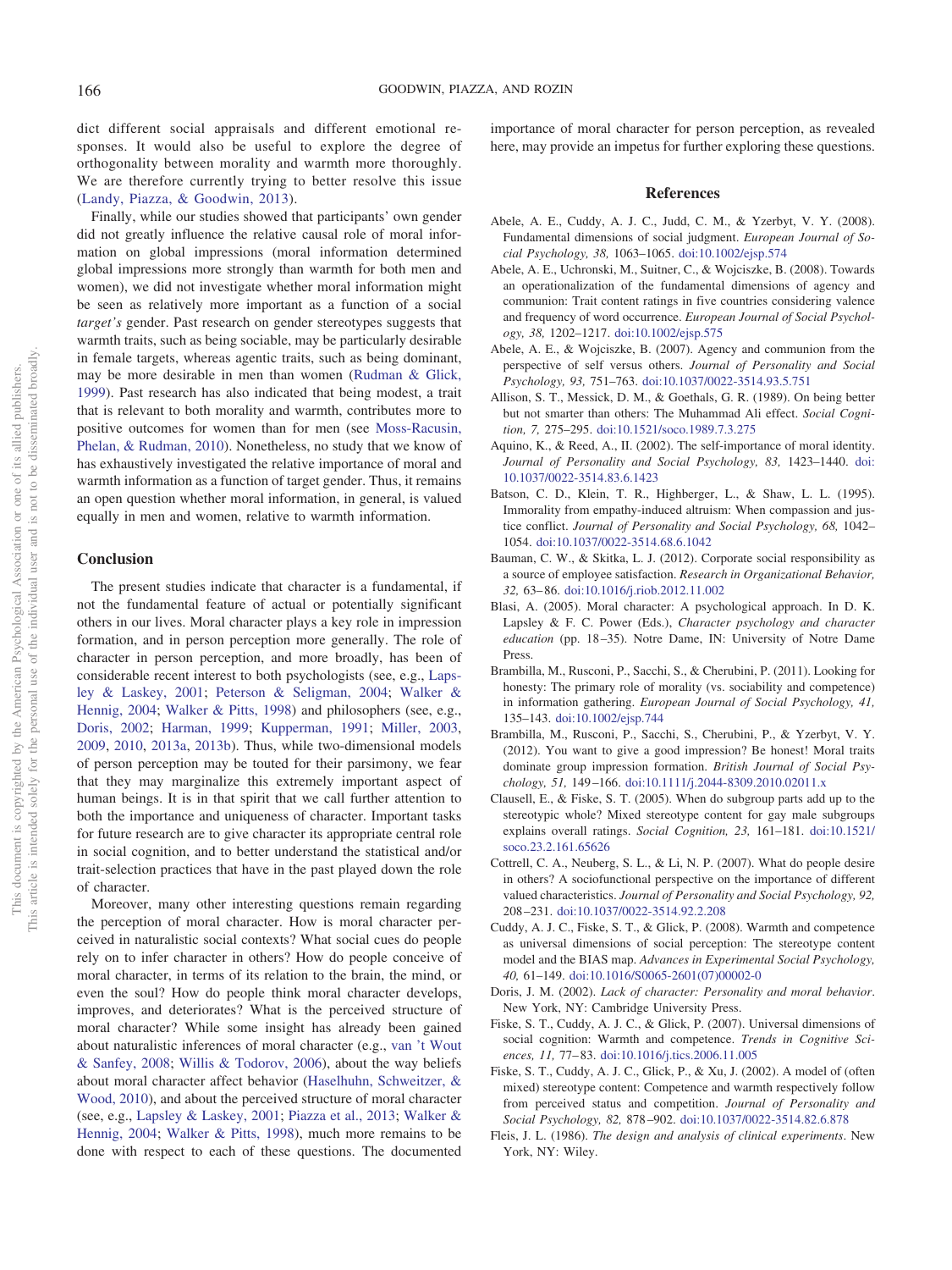- Frimer, J. A., Walker, L. J., Dunlop, W. L., Lee, B. H., & Riches, A. (2011). The integration of agency and communion in moral personality: Evidence of enlightened self-interest. *Journal of Personality and Social Psychology, 101,* 149 –163. [doi:10.1037/a0023780](http://dx.doi.org/10.1037/a0023780)
- <span id="page-19-19"></span>Hardy, S. A., Walker, L. J., Olsen, J. A., Skalski, J. E., & Basinger, J. E. (2011). Adolescent naturalistic conceptions of moral maturity. *Social Development, 20,* 562–586. [doi:10.1111/j.1467-9507.2010.00590.x](http://dx.doi.org/10.1111/j.1467-9507.2010.00590.x)
- <span id="page-19-31"></span>Harman, G. (1999). Moral philosophy meets social psychology: Virtue ethics and the fundamental attribution error. *Proceedings of the Aristotelian Society, 99,* 315–331. [doi:10.1111/1467-9264.00062](http://dx.doi.org/10.1111/1467-9264.00062)
- <span id="page-19-39"></span>Haselhuhn, M. P., Schweitzer, M. E., & Wood, A. M. (2010). How implicit beliefs influence trust recovery. *Psychological Science*, 21, 645–648. [doi:10.1177/0956797610367752](http://dx.doi.org/10.1177/0956797610367752)
- <span id="page-19-9"></span>Haslam, N. (2006). Dehumanization: An integrative review. *Personality and Social Psychology Review, 10,* 252–264. [doi:10.1207/](http://dx.doi.org/10.1207/s15327957pspr1003_4) [s15327957pspr1003\\_4](http://dx.doi.org/10.1207/s15327957pspr1003_4)
- <span id="page-19-10"></span>Haslam, N., Bain, P., Douge, L., Lee, M., & Bastian, B. (2005). More human than you: Attributing humanness to self and others. *Journal of Personality and Social Psychology, 89,* 937–950. [doi:10.1037/0022-](http://dx.doi.org/10.1037/0022-3514.89.6.937) [3514.89.6.937](http://dx.doi.org/10.1037/0022-3514.89.6.937)
- <span id="page-19-25"></span>John, O. P., & Srivastava, S. (1999). The Big-Five trait taxonomy: History, measurement, and theoretical perspectives. In L. Pervin & O. P. John (Eds.), *Handbook of personality: Theory and research* (2nd ed., pp. 102–138). New York, NY: Guilford Press.
- <span id="page-19-14"></span>Kervyn, N., Bergsieker, H. B., & Fiske, S. T. (2012). The innuendo effect: Hearing the positive but inferring the negative. *Journal of Experimental Social Psychology, 48,* 77– 85. [doi:10.1016/j.jesp.2011.08.001](http://dx.doi.org/10.1016/j.jesp.2011.08.001)
- <span id="page-19-0"></span>Kupperman, J. (1991). *Character*. New York, NY: Oxford University Press.
- <span id="page-19-27"></span>Landy, J. F., Piazza, J., & Goodwin, G. P. (2013). *Morality, sociability, and competence: Evidence and arguments for a three-dimensional model of person perception and stereotype content*. Manuscript in preparation.
- <span id="page-19-24"></span>Lapsley, D. K., & Lasky, B. (2001). Prototypic moral character. *Identity: An International Journal of Theory and Research, 1,* 345–363. [doi:](http://dx.doi.org/10.1207/S1532706XID0104_03) [10.1207/S1532706XID0104\\_03](http://dx.doi.org/10.1207/S1532706XID0104_03)
- <span id="page-19-3"></span>Leach, C. W., Ellemers, N., & Barreto, M. (2007). Group virtue: The importance of morality (vs. competence and sociability) in the positive evaluation of in-groups. *Journal of Personality and Social Psychology, 93,* 234 –249. [doi:10.1037/0022-3514.93.2.234](http://dx.doi.org/10.1037/0022-3514.93.2.234)
- <span id="page-19-15"></span>Lin, M. H., Kwan, V. S. Y., Cheung, A., & Fiske, S. T. (2005). Stereotype content model explains prejudice for an envied outgroup: Scale of anti-Asian American stereotypes. *Personality and Social Psychology Bulletin, 31,* 34 – 47. [doi:10.1177/0146167204271320](http://dx.doi.org/10.1177/0146167204271320)
- <span id="page-19-12"></span>May, H. (2000). "Murderers' relatives": Managing stigma, negotiating identity. *Journal of Contemporary Ethnography*, 29, 198-221. [doi:](http://dx.doi.org/10.1177/089124100129023873) [10.1177/089124100129023873](http://dx.doi.org/10.1177/089124100129023873)
- <span id="page-19-32"></span>Miller, C. (2003). Social psychology and virtue ethics. *The Journal of Ethics, 7,* 365–392. [doi:10.1023/A:1026136703565](http://dx.doi.org/10.1023/A:1026136703565)
- <span id="page-19-33"></span>Miller, C. B. (2009). Empathy, social psychology, and global helping traits. *Philosophical Studies, 142,* 247–275. [doi:10.1007/s11098-007-9185-x](http://dx.doi.org/10.1007/s11098-007-9185-x)
- <span id="page-19-34"></span>Miller, C. B. (2010). Character traits, social psychology, and impediments to helping behavior. *Journal of Ethics & Social Philosophy, 5,* 1–36.
- <span id="page-19-35"></span>Miller, C. B. (2013a). *Character and moral psychology*. Oxford, England: Oxford University Press.
- <span id="page-19-36"></span>Miller, C. B. (2013b). *Moral character: An empirical theory*. [doi:10.1093/](http://dx.doi.org/10.1093/acprof:oso/9780199674350.001.0001) [acprof:oso/9780199674350.001.0001](http://dx.doi.org/10.1093/acprof:oso/9780199674350.001.0001)
- <span id="page-19-5"></span>Monin, B., & Jordan, A. H. (2009). The dynamic moral self: A social psychological perspective. In D. Narvaez & D. Lapsley (Eds.), *Personality, identity, and character: Explorations in moral psychology* (pp. 341–354). [doi:10.1017/CBO9780511627125.016](http://dx.doi.org/10.1017/CBO9780511627125.016)
- <span id="page-19-29"></span>Moss-Racusin, C. A., Phelan, J. E., & Rudman, L. A. (2010). When men break the gender rules: Status incongruity and backlash against modest men. *Psychology of Men & Masculinity, 11,* 140 –151. [doi:10.1037/](http://dx.doi.org/10.1037/a0018093) [a0018093](http://dx.doi.org/10.1037/a0018093)
- <span id="page-19-30"></span>Peterson, C., & Seligman, M. E. P. (2004). *Character strengths and virtues*. Oxford, England: Oxford University Press.
- <span id="page-19-4"></span>Piazza, J., Goodwin, G. P., Rozin, P., & Royzman, E. B. (2013). *When a virtue is not a virtue: On the perception of conditional moral virtues*. Unpublished manuscript, University of Pennsylvania, Philadelphia.
- <span id="page-19-26"></span>Raghunathan, T. E., Rosenthal, R., & Rubin, D. R. (1996). Comparing correlated but nonoverlapping correlations. *Psychological Methods, 1,* 178 –183. [doi:10.1037/1082-989X.1.2.178](http://dx.doi.org/10.1037/1082-989X.1.2.178)
- <span id="page-19-13"></span>Rosenberg, S., Nelson, C., & Vivekananthan, P. S. (1968). A multidimensional approach to the structure of personality impressions. *Journal of Personality and Social Psychology, 9,* 283–294. [doi:10.1037/h0026086](http://dx.doi.org/10.1037/h0026086)
- <span id="page-19-28"></span>Rudman, L. A., & Glick, P. (1999). Prescriptive gender stereotypes and backlash toward agentic women: The hidden costs to women of a kinder, gentler image of middle managers. *Journal of Personality and Social Psychology, 77,* 1004 –1010. [doi:10.1037/0022-3514.77.5.1004](http://dx.doi.org/10.1037/0022-3514.77.5.1004)
- <span id="page-19-7"></span>Singer, P. (1979). *Practical ethics*. Cambridge, England: Cambridge University Press.
- <span id="page-19-8"></span>Singer, P. (1995). *How are we to live: Ethics in an age of self-interest*. Amherst, NY: Prometheus Books.
- <span id="page-19-23"></span>Slote, M. A. (1983). *Goods and virtues*. Oxford, England: Clarendon.
- <span id="page-19-20"></span>Smith, K. D., Türk Smith, S., & Chambers, J. S. (2007). What defines the good person? Cross cultural comparisons of experts' models with lay prototypes. *Journal of Cross-Cultural Psychology, 38,* 333–360. [doi:](http://dx.doi.org/10.1177/0022022107300279) [10.1177/0022022107300279](http://dx.doi.org/10.1177/0022022107300279)
- <span id="page-19-6"></span>Sperber, D., & Baumard, N. (2012). Morality and reputation in an evolutionary perspective. *Mind & Language, 27,* 495–518. [doi:10.1111/mila](http://dx.doi.org/10.1111/mila.12000) [.12000](http://dx.doi.org/10.1111/mila.12000)
- <span id="page-19-11"></span>Strohminger, N., & Nichols, S. (2013). *The essential moral self*. Manuscript submitted for publication.
- <span id="page-19-37"></span>van 't Wout, M., & Sanfey, A. G. (2008). Friend or foe: The effect of implicit trustworthiness judgments in social decision-making. *Cognition, 108,* 796 – 803. [doi:10.1016/j.cognition.2008.07.002](http://dx.doi.org/10.1016/j.cognition.2008.07.002)
- <span id="page-19-21"></span>Walker, L. J., & Hennig, K. H. (2004). Differing conceptions of moral exemplarity: Just, brave, and caring. *Journal of Personality and Social Psychology, 86,* 629 – 647. [doi:10.1037/0022-3514.86.4.629](http://dx.doi.org/10.1037/0022-3514.86.4.629)
- <span id="page-19-22"></span>Walker, L. J., & Pitts, R. C. (1998). Naturalistic conceptions of moral maturity. *Developmental Psychology, 34,* 403– 419. [doi:10.1037/0012-](http://dx.doi.org/10.1037/0012-1649.34.3.403) [1649.34.3.403](http://dx.doi.org/10.1037/0012-1649.34.3.403)
- <span id="page-19-18"></span>Warm. (n.d.). *In The Free Dictionary*. Retrieved from [http://www](http://www.thefreedictionary.com/warm) [.thefreedictionary.com/warm](http://www.thefreedictionary.com/warm)
- <span id="page-19-38"></span>Willis, J., & Todorov, A. (2006). First impressions: Making up your mind after a 100-ms exposure to a face. *Psychological Science, 17,* 592–598. [doi:10.1111/j.1467-9280.2006.01750.x](http://dx.doi.org/10.1111/j.1467-9280.2006.01750.x)
- <span id="page-19-16"></span>Wojciszke, B., & Abele, A. E. (2008). The primacy of communion over agency and its reversals in evaluations. *European Journal of Social Psychology, 38,* 1139 –1147. [doi:10.1002/ejsp.549](http://dx.doi.org/10.1002/ejsp.549)
- <span id="page-19-17"></span>Wojciszke, B., Abele, A. E., & Baryla, W. (2009). Two dimensions of interpersonal attitudes: Liking depends on communion, respect depends on agency. *European Journal of Social Psychology, 39,* 973–990. [doi:](http://dx.doi.org/10.1002/ejsp.595) [10.1002/ejsp.595](http://dx.doi.org/10.1002/ejsp.595)
- <span id="page-19-1"></span>Wojciszke, B., Bazinska, R., & Jaworski, M. (1998). On the dominance of moral categories in impression formation. *Personality and Social Psychology Bulletin, 24,* 1251–1263. [doi:10.1177/01461672982412001](http://dx.doi.org/10.1177/01461672982412001)
- <span id="page-19-2"></span>Wojciszke, B., Dowhyluk, M., & Jaworski, M. (1998). Moral and competence-related traits: How do they differ? *Polish Psychological Bulletin, 29,* 283–294.